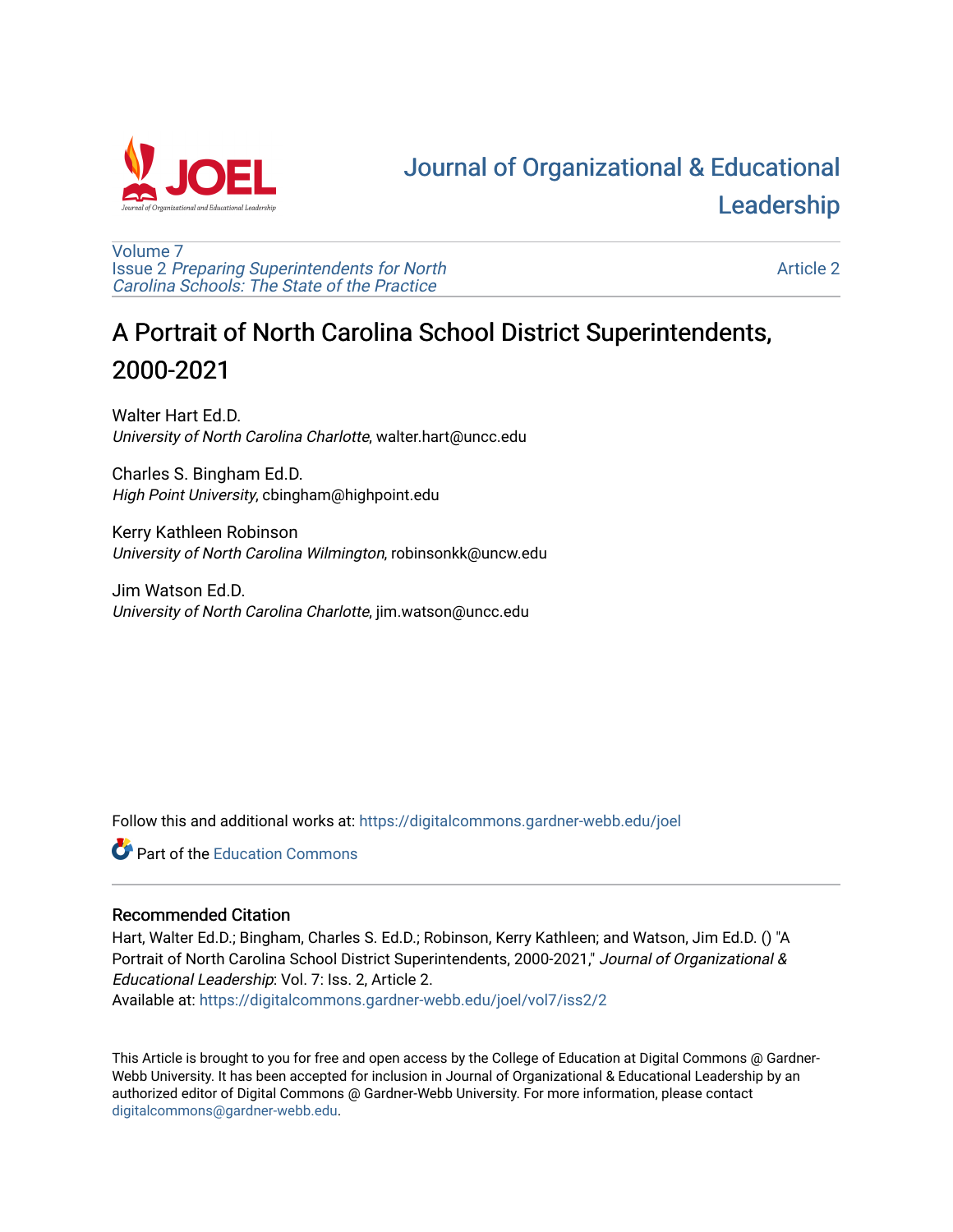#### **A Portrait of North Carolina School District Superintendents, 2000-2021**

In partnership with the North Carolina Professors of Educational Leadership (NCPEL), this report seeks to profile district superintendents in North Carolina public schools. Specifically, our report focuses on superintendent gender, race, educational experiences, highest degrees earned, and professional longevity. We examine personal characteristics such as age and marital and parenting status. Finally, we describe the relationship between the gender and race of superintendents and the geographic regions they serve.

Our report has several overarching purposes. First, and to provide context, we index data about North Carolina superintendents serving in spring 2021 against US national data and historical trends. Second, we seek to support and inform ongoing research from NCPEL member scholars investigating the intersectionality of gender, race, and longevity of North Carolina superintendents; and studies examining superintendent professional development and in-service training. Third, we intend for this and continuing NCPEL studies to inform state and local policymakers, while supporting practitioners who endeavor to provide quality education throughout the state. Finally, and although we did not aspire to conduct a formal study, our report evinces the principles of disciplined inquiry, utilizing reproduceable methods of data collection and analyses. The following narrative articulates not only our findings but how we arrive at our conclusions and recommendations for research, practice, and policy.

#### **Method**

Several data sources were used for our report. First, partnering with the Personnel Administrators of North Carolina (PANC), we conducted a survey of all of North Carolina's public-school district human resources directors. Next, in compliance with North Carolina's public information laws, we examined licensure and payroll records from the North Carolina Department of Public Instruction (NCDPI) for the years 2000, 2010, and 2021. Additionally, we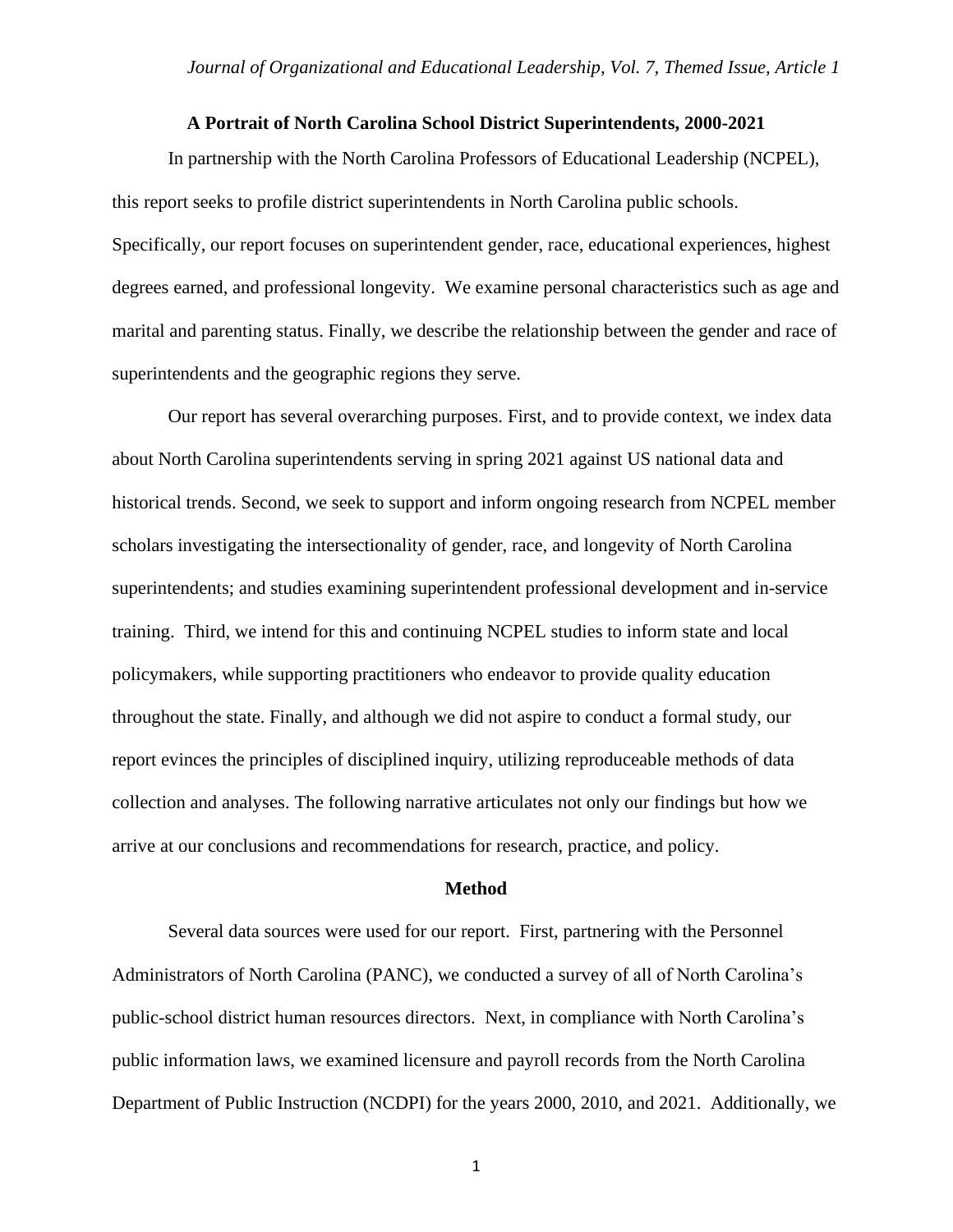### *Journal of Organizational and Educational Leadership, Vol. 7, Themed Issue, Article 1*

used the 2021 report *The American Superintendent: 2020 Decennial Study* from the American Association of School Administrators to make national comparisons. Finally, students in the doctoral program in Educational Leadership at the University of North Carolina Charlotte analyzed school districts' websites to obtain and verify publicly available information about superintendents.

Spring of 2021, the president of PANC, a professional organization comprised of the state's 115 school human resources directors and associated administrators, was asked by NCPEL professionals to conduct a survey about North Carolina's school superintendents. The survey asked each district's human resources director (or an individual charged with providing oversight of the district's human resources functions) to complete a 28-question survey about their superintendent. Survey designers and state-level thought partners conjectured human resources directors would be more likely than superintendents, then challenged by COVID-19 adaptations, to complete the survey and attain a higher response rate. In fact, we garnered 62 respondents from 115 surveys for a response rate of 54%.

A team of educational leadership professors from public and private universities in North Carolina developed the survey over a monthlong period. Survey designers had previously served in school district leadership roles and currently teach graduate-level educational leadership classes. Survey topics included each superintendents' gender, race, age, marital status, parenting status, educational experiences, professional training, and future career plans. All questions on the survey required only one response. Participants were given the option *Prefer not to answer*  for each of three questions addressing gender, marital status, and parenting status.

We also obtained data from the North Carolina Department of Public Instruction (NCDPI). We gathered information about the gender, race, degrees earned, experience in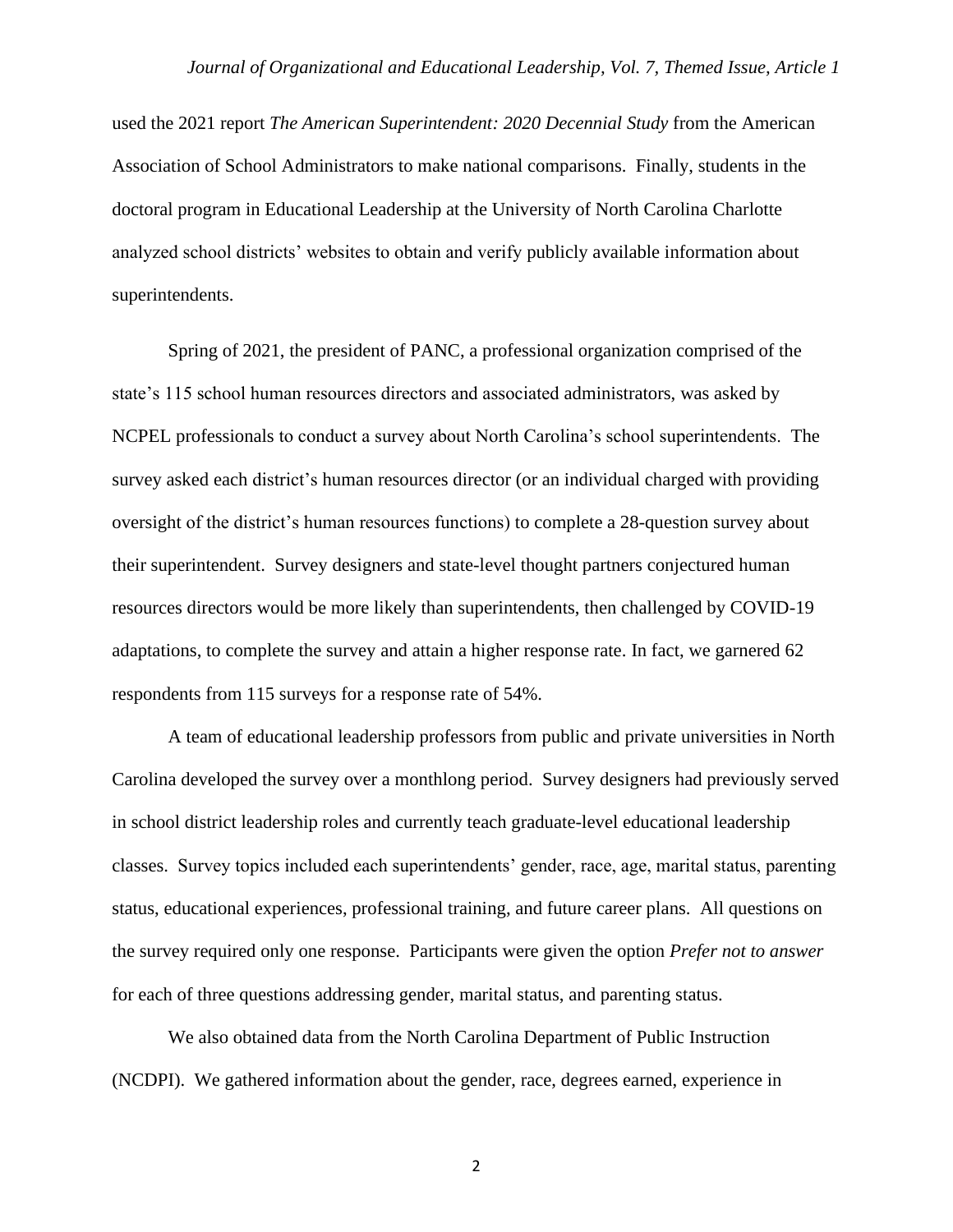education, and years of service as a superintendent for each of the 115 superintendents who were serving in spring 2021. We then analyzed and compared NCDPI data with the NCPEL-PANC survey responses. NCDPI also provided the same descriptive data for superintendents from the years 2010 and 2000 so that historical comparisons could be made.

We must note multiple complexities in obtaining and analyzing the data to provide a portrait of North Carolina superintendents. First, our analysis was challenged by the fact that there is a great deal of turnover in the position of superintendent. Some districts even experienced the departure of their superintendent and the hiring of a replacement during the time that we were compiling data for this report. Second, there were missing data points in the information provided by NCDPI. Specifically, information about the Sampson County superintendent in 2000 and the Person County superintendent in 2010 could not be found. These data were not included, but the absence of two from 343 records that were examined appeared to have had minimal impact on the trends described. Third, the NCPEL survey results relied on voluntary return by participants. And, because researchers relied on human resources officials to report about their superintendents, there is the possibility of inaccuracy. Nonetheless, the survey provided insights about superintendents otherwise not readily available.

To address the concerns noted above and to enhance the validity of findings, we compared the survey results, NCDPI records, and information from school district websites. As with all any one study, sweeping conclusions and policy decision should not be made from this report alone. Rather, findings should be interpreted in the context of other studies and literature.

#### **Findings**

### **Gender**

Gender diversity was present, but limited, among North Carolina's school district superintendents in spring 2021. Of 115 practicing superintendents, 85 (74%) were male and 30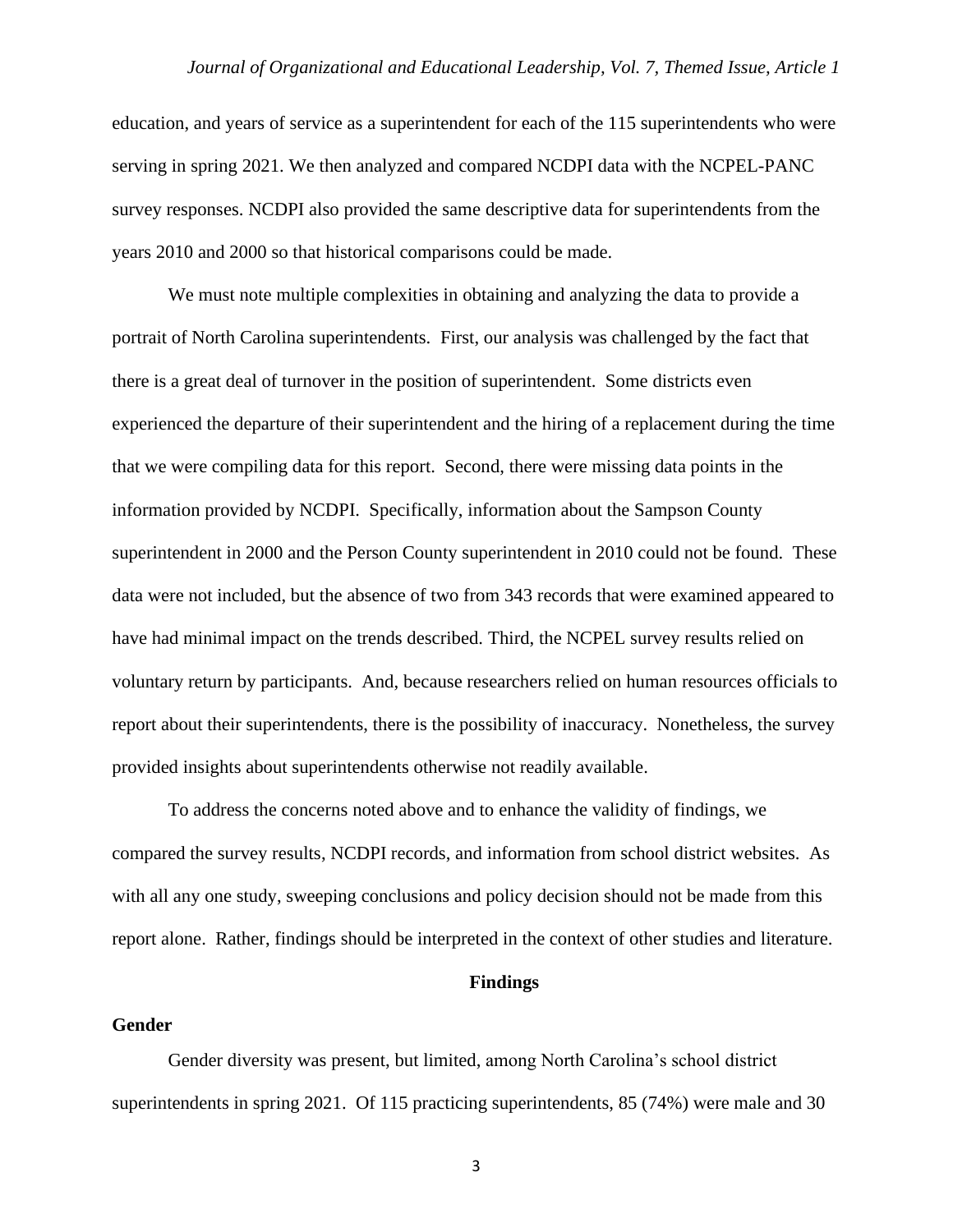#### *Journal of Organizational and Educational Leadership, Vol. 7, Themed Issue, Article 1*

(26%) were female. These percentages mimic national percentages: in 2020, 73.32% of superintendents nationwide were male while females comprised 26.68% of superintendents (Tienken, 2021). Although gender diversity among school superintendents was limited, women were far more present in the top leadership roles in North Carolina school and across the nation than in major corporations. By one report, only 5.4% of S&P 500 companies are led by women; similarly; women hold the top-job in 5% of Russell 3000 companies. (Tienken, 2021).

Of North Carolina's 85 male superintendents in 2021, 68 were white, representing 80% of the males. Seventeen of the male superintendents were African American, representing 20% of all superintendents. There were no Latinx male superintendents. Of the 30 female superintendents, 21 were white, representing 70% of all female superintendents. Eight of the female superintendents were African American, representing 27% of all female superintendents. The one Latinx female superintendent represented 3% of all female superintendents.

Historical data show that North Carolina has made slow but marked progress in gender diversity among superintendents over the past two decades (Table 1). In 2000, the state had 15 (13%) female superintendents. That number increased only slightly by 2010 to 17 female superintendents (15%). However, much larger gains were made between 2010 and 2021. By 2021, North Carolina had 30 (26%) female superintendents, doubling the 2000 figure.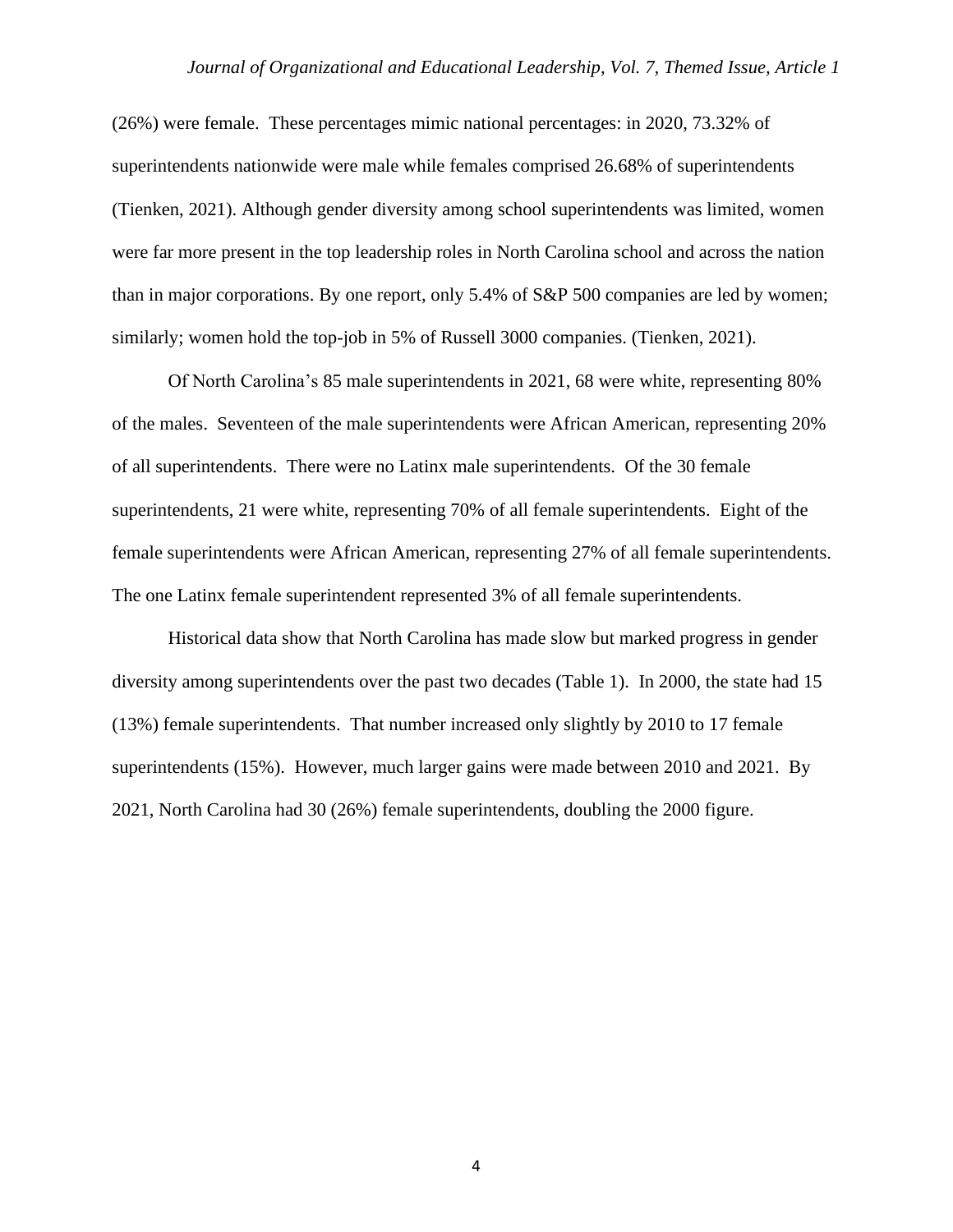## **Table 1**

|        | 2000 |     |             | 2010 |     | 2021 |  |
|--------|------|-----|-------------|------|-----|------|--|
|        | n    | %   | $\mathbf n$ | %    | n   | $\%$ |  |
| Male   | 99   | 87  | 97          | 85   | 85  | 74   |  |
| Female | 15   | 13  | 17          | 15   | 30  | 26   |  |
| Total  | 114  | 100 | 114         | 100  | 115 | 100  |  |

*Gender Trends of North Carolina Superintendents, 2000-2021*

Note: North Carolina had 115 superintendents in 2000, 2010, and 2021. However, one record for one superintendent was missing from the 2000 data, leaving 114 records for analysis. One record for one superintendent was missing from the 2010 data, again leaving only 114 records for analysis.

Gains in the number of female superintendents in North Carolina mimic gains in gender diversity among superintendents nationally. The percentage of female superintendents nationwide increased by only 2.5% from 2010 to 2020 (from 24.1% to 26.7%). However, the number of female superintendents nationally more than doubled from 2000 to 2020, increasing from 13.1% to 26.7% (Tienken, 2021).

#### **Race**

Racial diversity was present but limited among North Carolina's superintendents in spring 2021. About three out of every four superintendents were White, one out of five were African American, and one was Latinx. Specifically, 89 superintendents, representing 77% of all North Carolina superintendents, were White. Twenty-five superintendents, representing 22.00%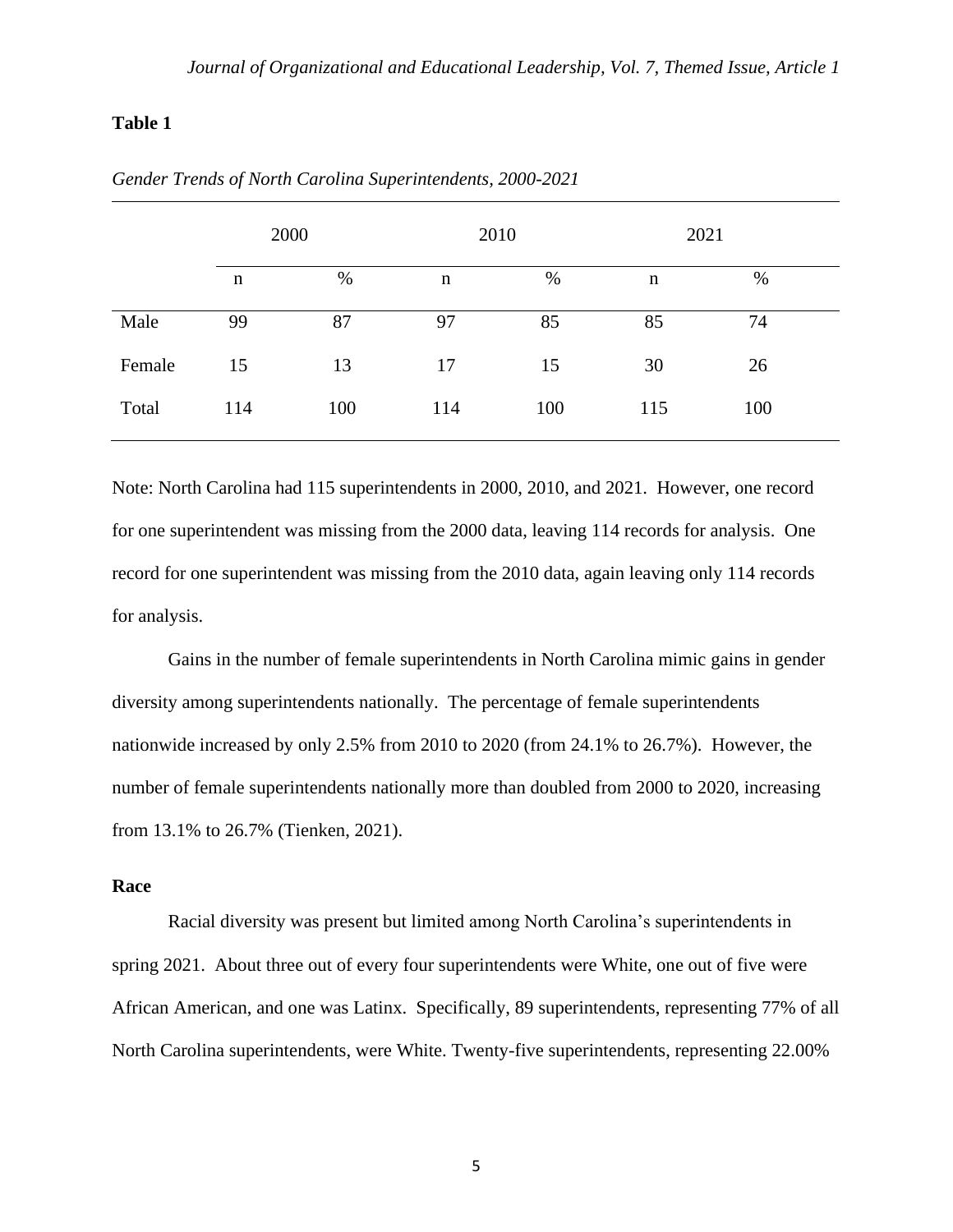of all superintendents, were African American. Only one superintendent, representing less than one percent of all superintendents, was Latinx.

Males dominated superintendent positions within both White and African American racial groups. Of the 89 White superintendents, 68 (76%) were male while 21 (24%) were female. Of the 25 African American superintendents, 17 (68%) were male and 8 (32%) were female. The lone reported Hispanic/Latinx superintendent was female.

Historical data suggest that racial diversity among North Carolina superintendents has slowly changed over the past two decades (Table 2). In 2000, the state had only nine (8%) African American superintendents. That number barely increased by 2010 to ten African American superintendents (9%). However, larger gains were made over the next decade. By 2021, North Carolina had 25 (22%) African American superintendents, nearly tripling the number from 2000. Unlike the increases in the number of African American superintendents over the past two decades, North Carolina had only one Latinx superintendent in 2021, and the number of American Indian superintendents decreased, from 2 to 0 in 2000.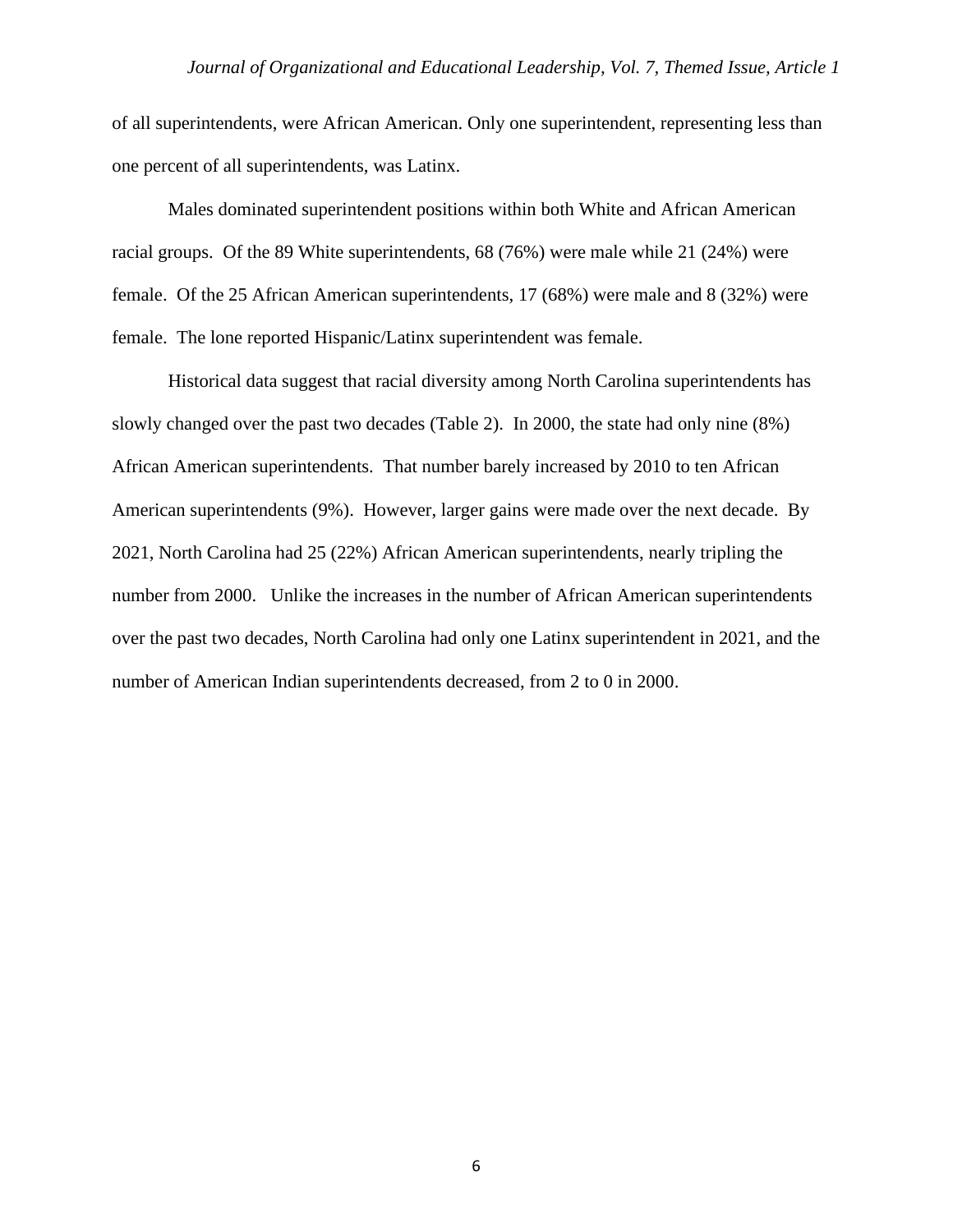## **Table 2**

|                     | 2000             |                  |                  | 2010             |             | 2021             |  |
|---------------------|------------------|------------------|------------------|------------------|-------------|------------------|--|
|                     | $\mathbf n$      | $\%$             | $\mathbf n$      | $\%$             | $\mathbf n$ | $\%$             |  |
| African<br>American | 9                | 8                | 10               | 9                | 25          | 22               |  |
| American<br>Indian  | 2                | $\overline{2}$   | $\mathbf{1}$     | $\mathbf{1}$     | $\theta$    | $\boldsymbol{0}$ |  |
| Latinx              | $\boldsymbol{0}$ | $\boldsymbol{0}$ | $\boldsymbol{0}$ | $\boldsymbol{0}$ | 1           | 1                |  |
| White               | 103              | 90               | 103              | 90               | 89          | 77               |  |

*Racial Diversity Trends of North Carolina Superintendents, 2000-2021*

Gradual gains in racial/ethnic diversity have also occurred among superintendents nationally. In 2000, approximately 5% of superintendents reported being "superintendents of color." By 2010 that number increased to 6%. By 2020 that number had increased more two percentage points (Tienken, 2021). Furthermore, women of color comprised 42% of all superintendents of color nationally (Tienken, 2021), while North Carolina's eight African American and one Latinx female superintendent comprised 34% of all superintendents of color.

Although racial diversity is limited among North Carolina's school district superintendents, it remains higher than the slightly more than eight percent racial diversity found among superintendents nationally and among chief executive officers (CEOs) in major corporations. In 2019, only four African American CEOs ran Fortune 500 companies, representing less than one percent of CEOs in this sector (Tienken, 2021).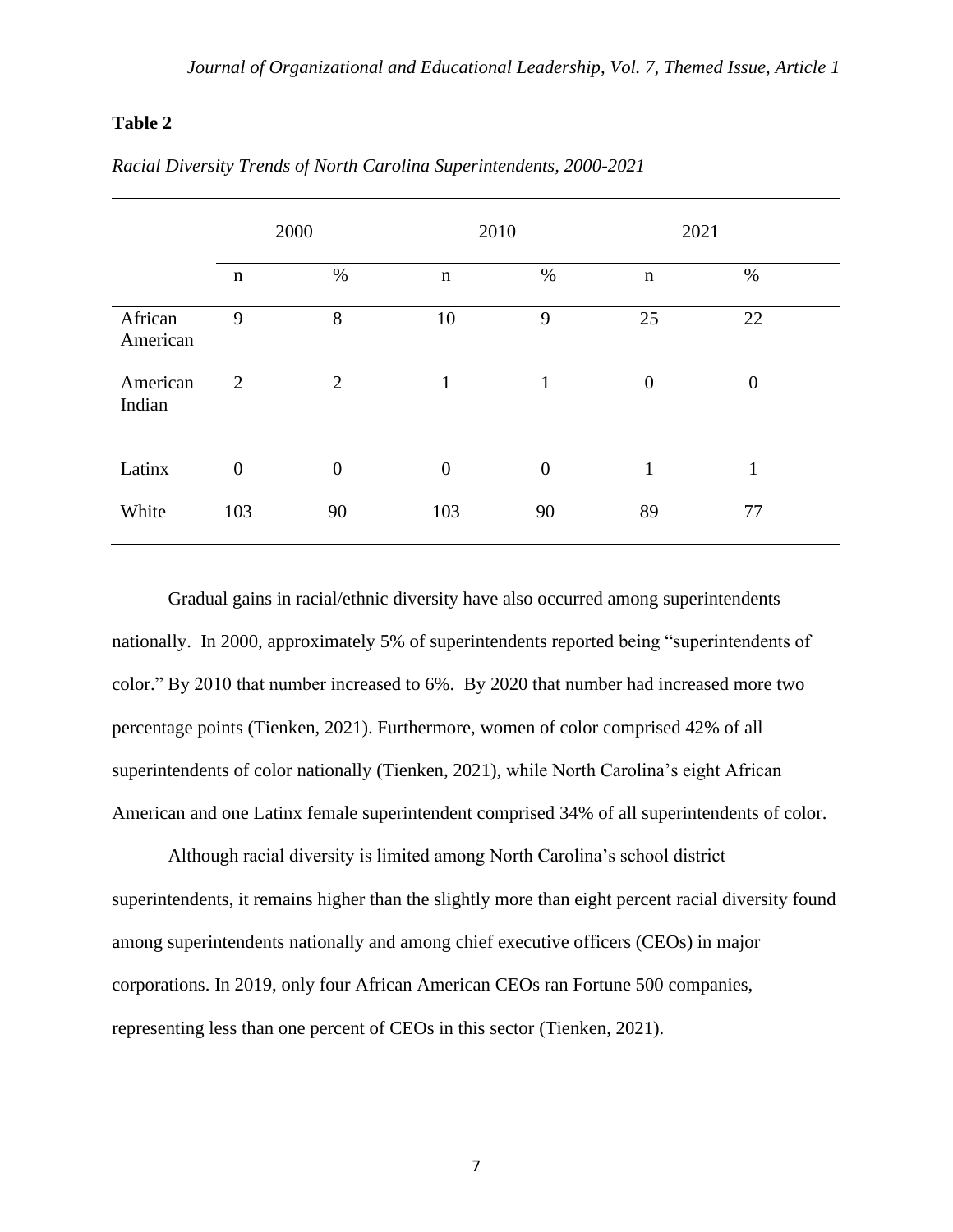## **Years of Experience**

#### *North Carolina Superintendents as a Group*

In spring 2021, school district superintendent positions in North Carolina were overwhelmingly comprised of career educators who had matriculated through the educational ranks (Table 3). NCDPI records indicated that only five of the 115 superintendents (4.00%) had less than ten years of experience working in education. Twelve (10.4%) had between 11 and 20 years of experience in education, 64 (56%) had between 21 and 29 years of experience, and 34 (30%) had 30 or more years of experience in education. Many superintendents appeared to be close to completing the 30 years of state service needed to qualify for a full retirement pension at the time they became a superintendent, which may partly explain the multiple retirements from the position that occur annually.

Although superintendents overall had significant years of experience working in education, there was a notable decrease from 2000 to 2021 in the percentage of superintendents with more than 30 years working in education. The decrease from nearly 51% of superintendents with more than 30 years of experience in education in 2000 to only 34% in 2021 suggests more superintendents today may be choosing to retire once they accumulate 30 years of state service as contrasted with their counterparts two decades ago.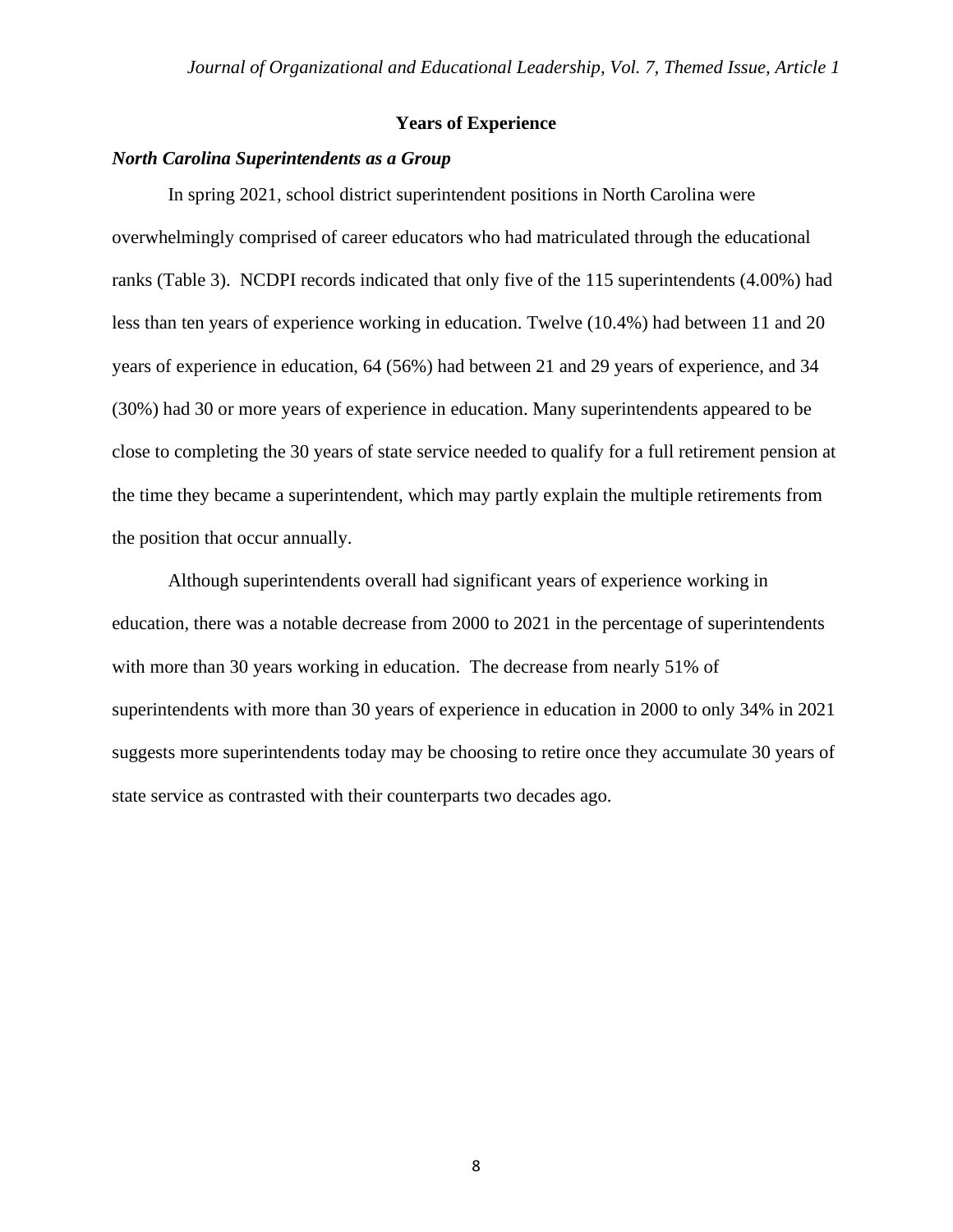# **Table 3**

|          | 2000           |      | 2010        |      | 2021        |      |
|----------|----------------|------|-------------|------|-------------|------|
| Years    | $\mathbf n$    | $\%$ | $\mathbf n$ | %    | $\mathbf n$ | %    |
| $0 - 10$ | $\overline{2}$ | 1.8  |             | 0.9  | 5           | 4.0  |
| $11-20$  | 5              | 4.4  | 20          | 17.5 | 12          | 10.4 |
| 21-29    | 49             | 43.0 | 38          | 33.3 | 64          | 56.0 |
| $30+$    | 58             | 50.9 | 56          | 49.1 | 34          | 30.0 |

*North Carolina Superintendents' Overall Years of Experience Working in Education, 2000-2021*

The results from the NCPEL-PANC survey of human resources directors about superintendent experience in education aligned closely with NCDPI records. Survey results suggested almost all superintendents had previously served as classroom teachers. Only three respondents (4.9%) reported their current superintendent had never served as a classroom teacher. Of the overwhelming majority who reported their superintendents had been classroom teachers, respondents reported the largest number of superintendents had between six and ten years of service as teachers (n=26, 43%).

 In addition to classroom teaching experience, survey results showed superintendents by a wide margin were in district-level leadership positions immediately prior to becoming superintendent. Specifically, most respondents indicated (35 of 61 respondents, representing 57%) their school superintendents served in another district-level administrative position immediately prior to becoming superintendent. The second most likely position for superintendents to have held prior to their current role was that of superintendent in another district (18 of 61 respondents, representing 29.5%). Three superintendents (4.9%) were principals immediately prior to becoming superintendent. Only three superintendents were not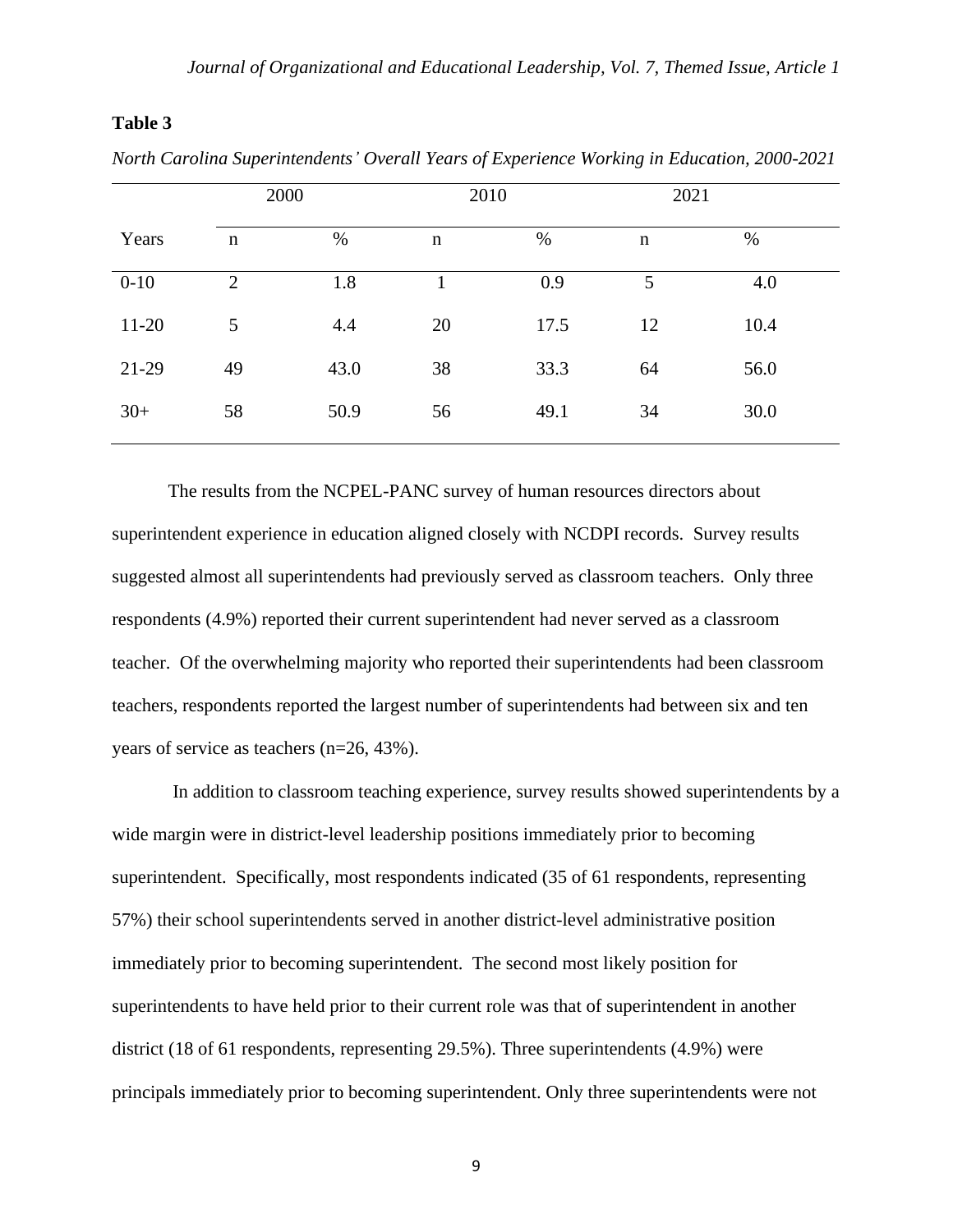working directly in education immediately prior to becoming superintendent; one individual worked for an education-related group, one was a county government official, and one was a retired superintendent.

Despite their lengthy careers in education, most North Carolina superintendents had limited experience in the top job. The following data from NCDPI in spring 2021 illustrate this dynamic:

- The largest number of superintendents were in their first year as a North Carolina superintendent. Seventeen superintendents, representing nearly 15% of all superintendents, had not yet completed a full year of service as a North Carolina superintendent.
- Forty-five superintendents, representing 39% of all superintendents, were in their first three years of service as a North Carolina superintendent.
- Seventy percent of all North Carolina superintendents had completed five or fewer years of experience as a North Carolina superintendent.
- Twenty-two (19% percent) of 115 superintendents had completed between six and ten years of experience as a North Carolina superintendent.
- Only 12 of 115 (10.4%) superintendents had completed more than 10 years as a superintendent in North Carolina.

 Survey responses from human resource directors also confirmed the relative inexperience of superintendents. According to respondents:

- Forty-one superintendents (66%) had only served as superintendent in their current district.
- Fifteen superintendents (24%) were serving as superintendent in their second district.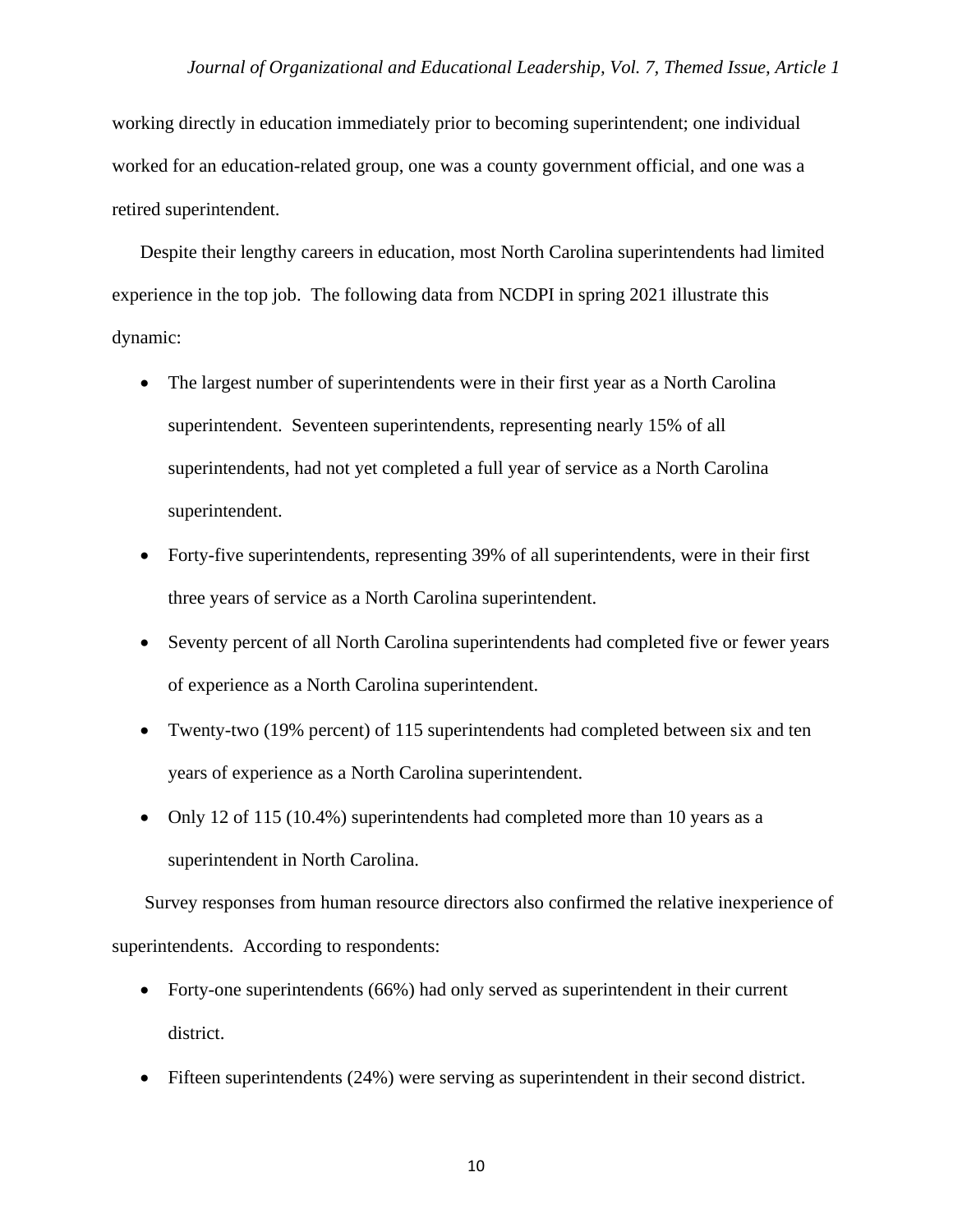- Four superintendents (6.5%) were serving as superintendent in their third district.
- Two superintendents (3.2%) had served as superintendent in five districts.

The tenure of North Carolina superintendents in 2021 mimicked that of superintendents in the national sample. Approximately 52% of superintendents nationally had between two and eight years of experience in the role (Tienken, 2021). Of North Carolina's 115 superintendents, 61 (53%) had between two and eight years of experience in the role.

 Finally, survey results initially suggested nearly all superintendents in North Carolina in spring 2021 were in permanent, rather than interim, roles. Only five percent of respondents (3 of 61) indicated that their current superintendent was an interim superintendent. Ninety-five percent of respondents indicated their superintendent was not in an interim superintendent role. However, reporter conversation about survey findings with Mr. Jack Hoke, Executive Director of the North Carolina Association of School Superintendents (J. Hoke, personal communication, May 27, 2021), revealed significant inaccuracy on this--but only this--survey finding. In fact, and according to Hoke, NC one in five (n=23) public-school districts experienced interim superintendents in the 2020-2021 academic year. It is reasonable to presume human resource administrators without a permanent superintendent would have been unlikely to invest time and effort in responding to a survey whose subject was temporary. Whatever else presumed potential respondent behavior may have had on survey findings is a matter for investigation.

#### *Female Superintendents*

Like superintendents overall, the 30 female superintendents in North Carolina in spring 2021 were primarily a group of career educators who had matriculated through the educational ranks. Only three of the of the thirty had less than ten years of experience as an educator, three had between 10 and 20 years as an educator, 16 had between 21 and 29 years of experience, and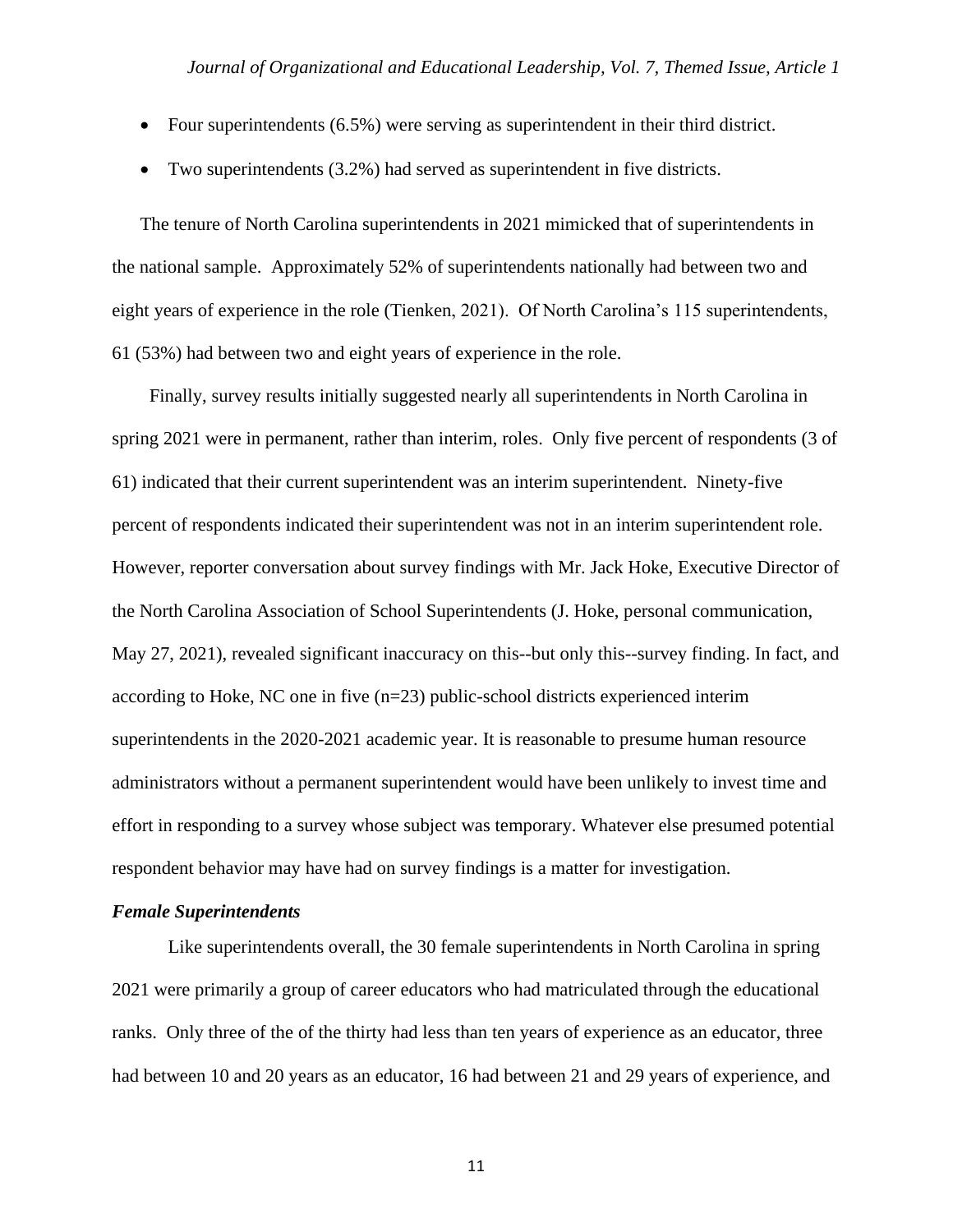three had 30 or more years of experience in education. Despite being relatively experienced educators, most female superintendents were comparatively new to the role of superintendent. In fact, the largest percentage of female superintendents were in their first three years in the role; only one had been in the role for seven years (Table 4).

## **Table 4**

| Years of Completed Service | $\mathbf n$      | $\%$           |
|----------------------------|------------------|----------------|
| $\boldsymbol{0}$           | $\overline{7}$   | 23             |
| $\mathbf{1}$               | $\overline{4}$   | 13             |
| $\overline{2}$             | $\overline{2}$   | $\overline{7}$ |
| 3                          | $\boldsymbol{6}$ | 20             |
| $\overline{4}$             | $\overline{4}$   | 13             |
| 5                          | 3                | $10\,$         |
| 6                          | 3                | 10             |
| 7                          | 1                | $\mathfrak{Z}$ |

*North Carolina Female Superintendents: Years of Service as Superintendent, Spring 2021*

# *African American Superintendents*

The 25 African American superintendents in North Carolina in spring 2021 represented 21.7% of all superintendents in the state. This group was comprised primarily of career educators who had matriculated through the educational ranks. Only three of the 25 African American superintendents had less than ten years of experience as an educator, five had between 10 and 20 years as an educator, 9 had between 21 and 29 years of experience, and eight had 30 or more years of experience in education.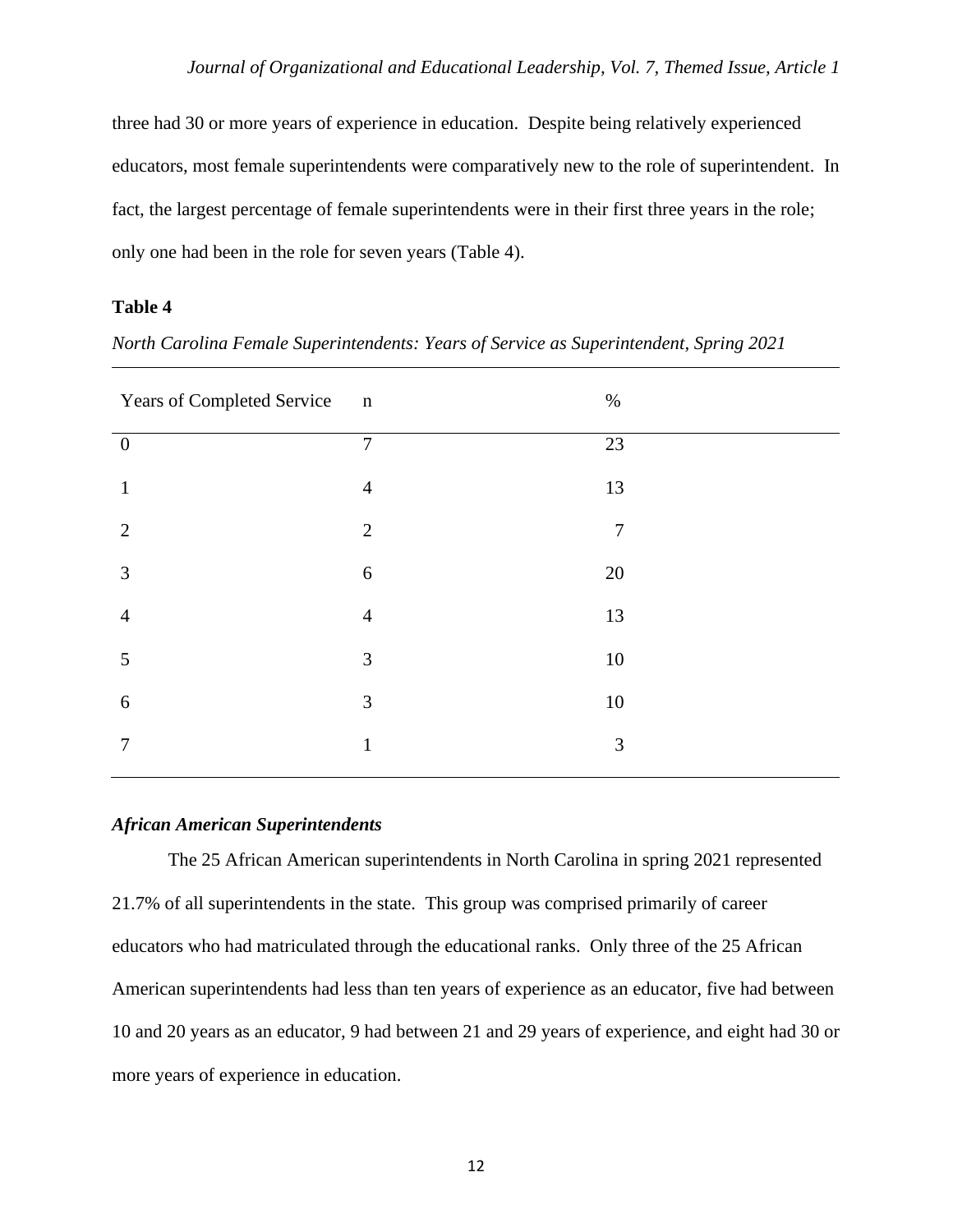Like other demographic groups, African American superintendents were relatively inexperienced in the role of superintendent. Nineteen of the 25 had less than 5 years of experience in the role. Of the 19, 13 were in their first three years and 4 were in their first year. Three had between 6 and ten years in the role, while an additional three had more than 10 years in the role.

#### *White Superintendents*

The 89 White superintendents in North Carolina in spring 2021 represented 77.4% of all superintendents in the state. Like other groups, these superintendents were primarily career educators who had matriculated through the educational ranks. Only two had less than 10 years of experience as an educator, seven between 10 and 20 years, 55 between 21 and 29 years, and 25 with over 30 years in education.

White superintendents were also relatively inexperienced in the role of superintendents. Forty-nine had fewer than five years of experience, 13 of whom were in their first year. Eighteen had between six and ten years of experience, while nine had more than ten years of experience.

#### *Highest Degree Earned*

As job postings for vacant superintendent positions in the state commonly suggest, boards of education prefer candidates who have completed doctoral programs. Accordingly, it is common for superintendents to acquire an advanced degree, whether educational specialist (Ed.S.) degree or doctorate, as it is a traditional approach for earning superintendent licensure. In fact, 92% of North Carolina superintendents in spring 2021 had an advanced degree, with 85 (74%) holding a doctorate. Twenty-one superintendents (18%) had an Ed.S.

It was unusual for superintendents to hold less than an advanced degree. Only eight superintendents in spring 2021 had a master's degree as their highest degree earned, representing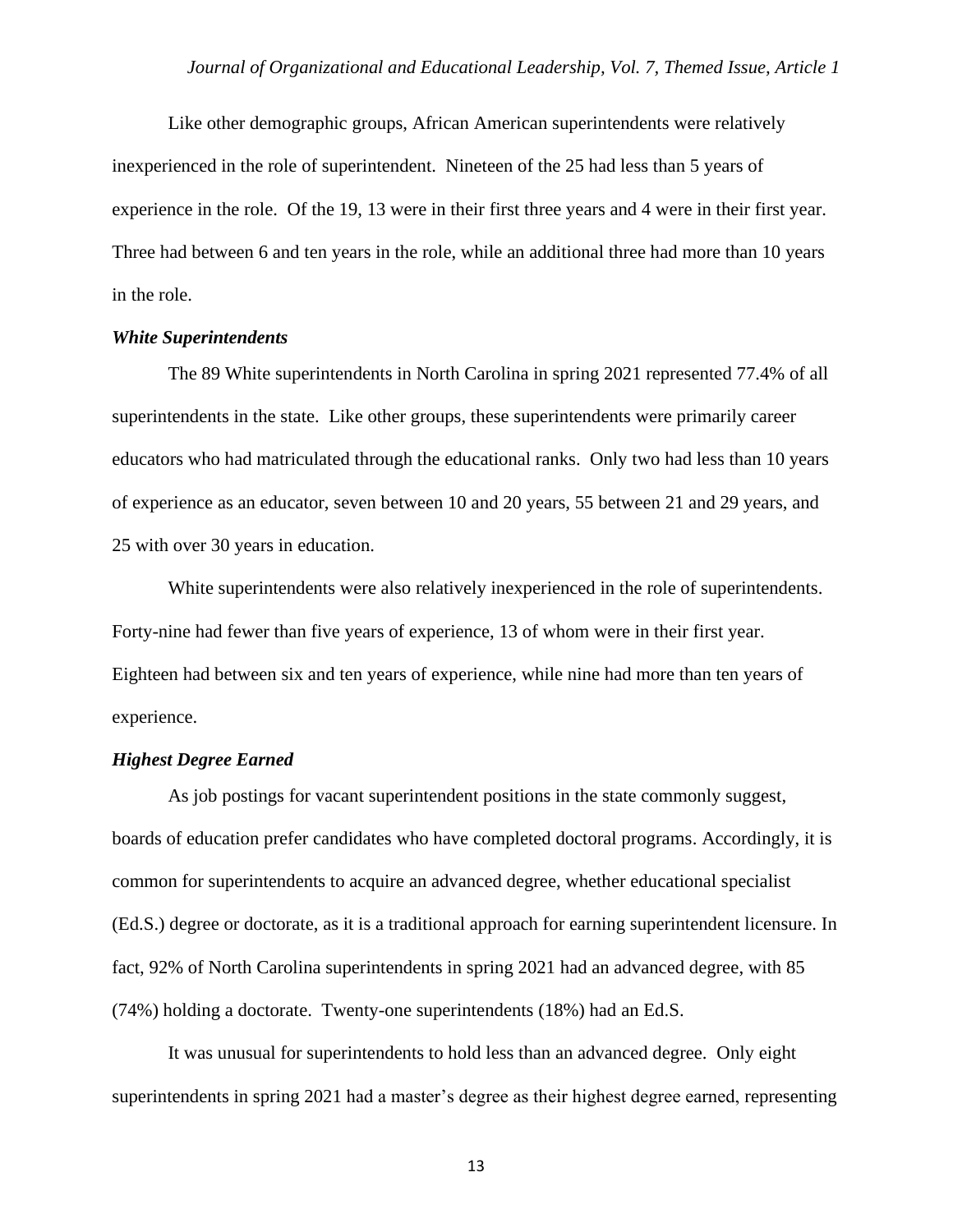seven percent of all superintendents. And, only one individual had a bachelor's degree as the highest degree earned. As illustrated in Table 5, between 2000 and 2021 there was an increase in the percentage of superintendents holding a doctorate, a decrease in the number of superintendents with an Ed.S., and an increase in the number of superintendents only holding a master's degree or bachelor's degree.

## **Table 5**

|            | 2000           |      | 2010           |      | 2021             |      |  |
|------------|----------------|------|----------------|------|------------------|------|--|
|            | $\mathbf n$    | $\%$ | $\mathbf n$    | $\%$ | $\mathbf n$      | %    |  |
| Bachelor's | $\overline{0}$ | 0.0  | $\overline{0}$ | 0.0  | 1                | 0.9  |  |
| Master's   | $\mathbf{1}$   | 0.9  | 11             | 9.6  | 8                | 6.9  |  |
| Ed.S.      | 35             | 30.7 | 20             | 17.5 | 21               | 18.3 |  |
| Doctorate  | 77             | 67.5 | 81             | 71.1 | 85               | 73.9 |  |
| Other      | $\mathbf{1}$   | 0.9  | $\overline{2}$ | 1.8  | $\boldsymbol{0}$ | 0.0  |  |
| Total      | 114            | 100  | 114            | 100  | 115              | 100  |  |

*Highest Degrees Held by North Carolina Superintendents, 2000-2021*

Note: One record was missing from 2000, making the total number available for analysis 114 instead of 115. One record was missing for 2010, making the total number available for analysis 114 instead of 115.

A higher percentage of North Carolina superintendents appear to hold the terminal degree of doctorate than their counterparts nationwide. The 74% of North Carolina superintendents holding a terminal degree in spring 2021 was 30% higher than national comparisons. According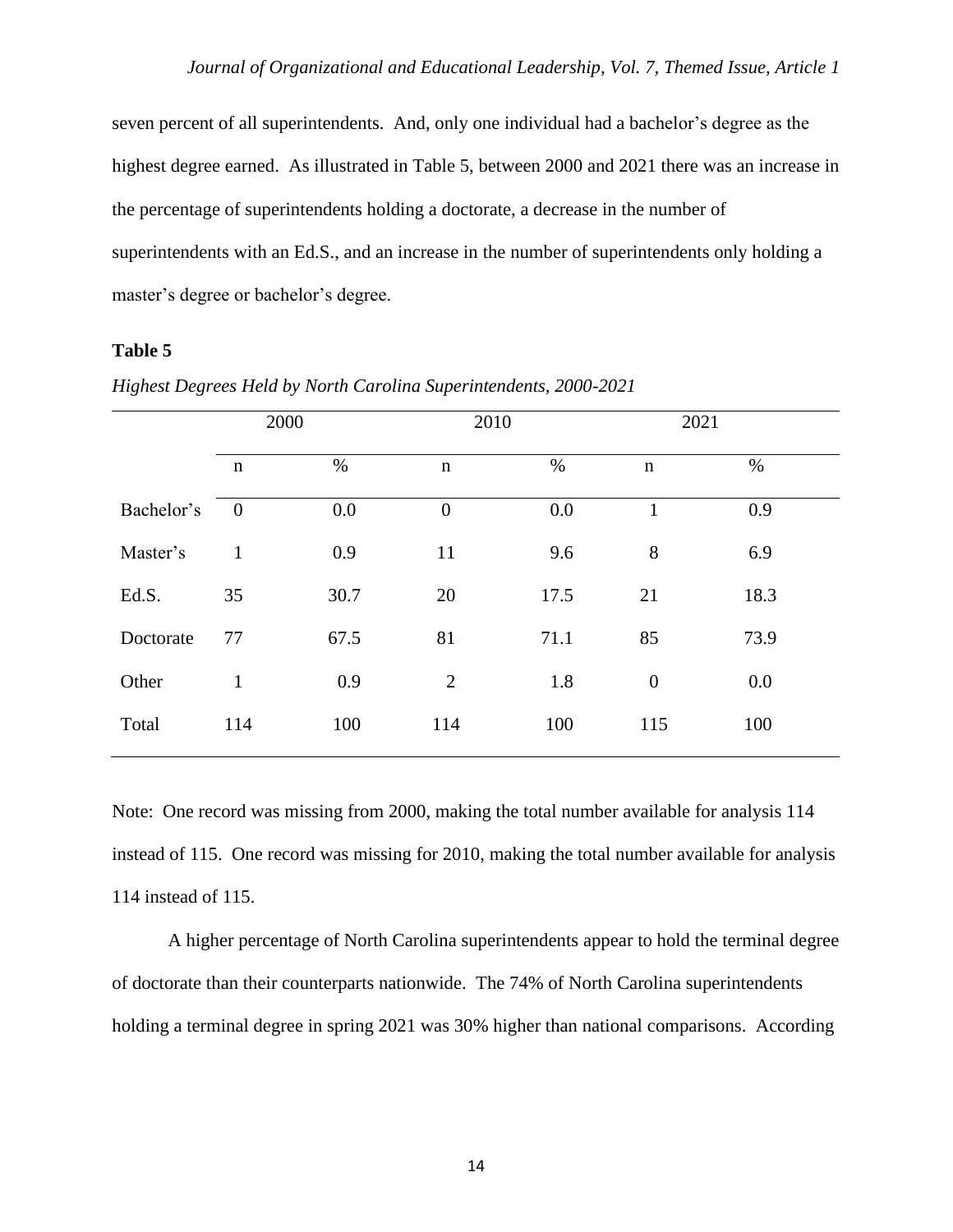to Tienken (2021), approximately 44% of superintendents nationally held a doctorate in 2020 and 45% held a doctorate in both 2010 and 2000.

#### *Degrees Earned and Gender*

As illustrated in Table 6, there were few differences between male and female superintendents regarding the highest degree earned. Male superintendents had a slightly higher percentage of doctorates. But, when examining the doctorate and specialist degrees combined, the percentages for females and males are nearly identical. Ninety-three percent of females had a doctorate or an Ed.S. while 91.8% of males had a doctorate or an Ed.S. Six males and two females held a master's degree. The lone superintendent with a bachelor's degree was a male.

## **Table 6**

|            | All          |      | Female         |                | Male        |      |
|------------|--------------|------|----------------|----------------|-------------|------|
|            | n            | %    | n              | %              | $\mathbf n$ | $\%$ |
| Bachelor's | $\mathbf{1}$ | 0.9  | $\overline{0}$ | $\overline{0}$ | 1           | 1.2  |
| Master's   | 8            | 6.9  | $\overline{2}$ | 7              | 6           | 7.0  |
| Advanced   | 21           | 18.3 | 7              | 23             | 14          | 16.5 |
| Doctorate  | 85           | 73.9 | 21             | 70             | 64          | 75.3 |
| Total      | 115          | 100  | 30             | 100            | 85          | 100  |

*North Carolina Superintendents: Highest Degree Earned by Gender, 2021*

## *Degrees Earned and Race*

High percentages of African American and White superintendents had their doctorates, although the percentage of African American superintendents with a doctorate was higher than the percentage of White superintendents with a doctorate. The 22 African American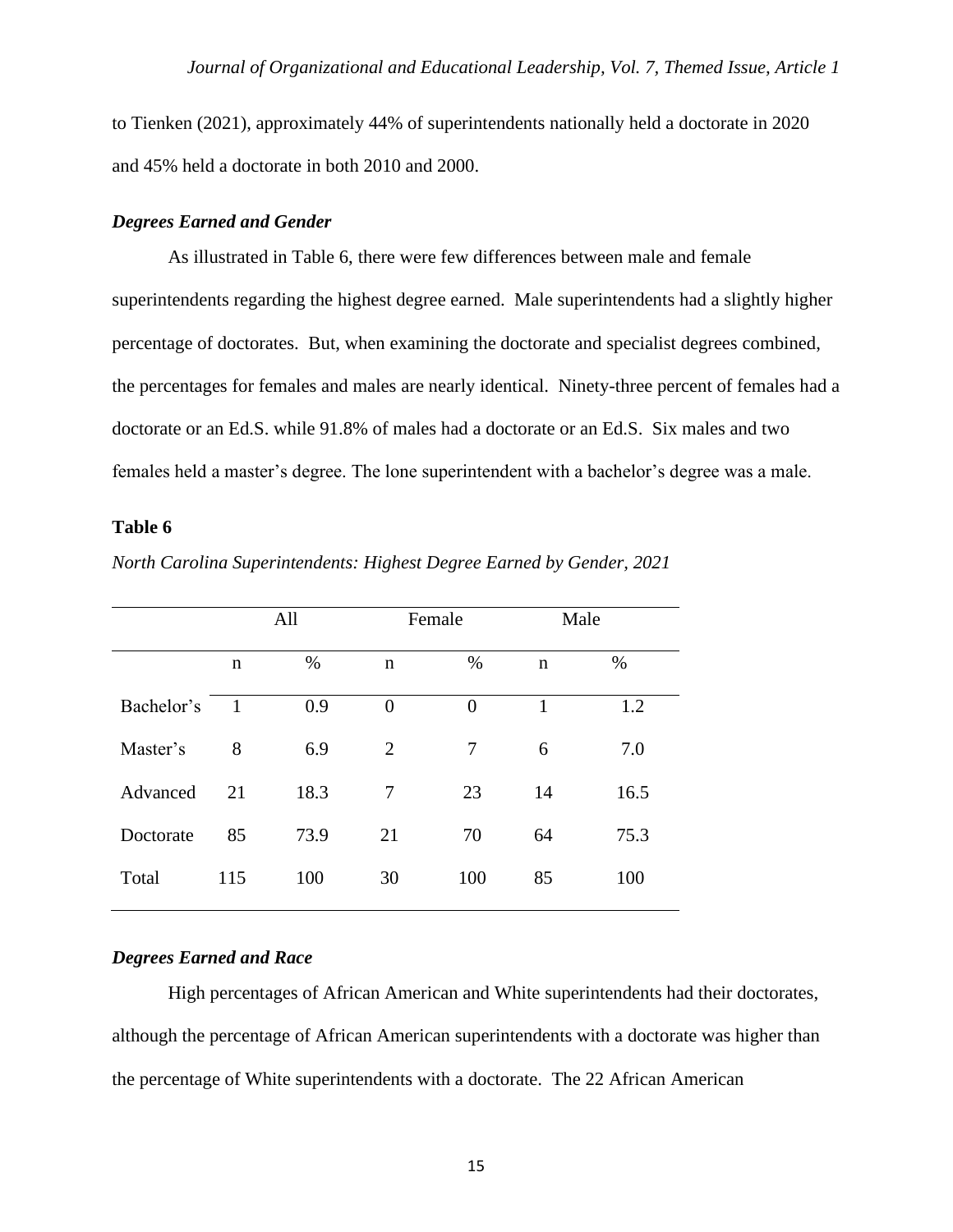superintendents with a doctorate represented 88% of that racial group. The 63 White superintendents who had a doctorate represented 71% of that racial group. Table 7 illustrates the highest degree earned by racial groups for practicing superintendents in 2021.

There were differences between racial groups regarding the numbers of Ed.S. degrees. While only 21 superintendents overall had an Ed.S. as their highest degree earned, the overwhelming majority with an Ed.S. were White. The 18 White superintendents with an Ed.S. represented 20% of that racial group while the two African American superintendents with an Ed.S. represented eight percent of that racial group. The lone Latinx superintendent held an Ed.S.

Regardless of race, nearly all superintendents had an Ed.S. or a doctorate. Ninety-six percent of all African American superintendents had their doctorate or Ed.S. and ninety-one percent of White superintendents had their doctorate or Ed.S. Only nine superintendents across the state held less than a doctorate or an Ed.S., of which eight were White and one was African American.

### **Table 7**

|            |             |      |                | African American |                | Latinx         |                | White          |  |
|------------|-------------|------|----------------|------------------|----------------|----------------|----------------|----------------|--|
|            | $\mathbf n$ | %    | $\mathbf n$    | %                | $\mathbf n$    | $\%$           | $\mathbf n$    | %              |  |
| Bachelor's |             | 0.9  | 1              | $\overline{4}$   | $\theta$       | $\overline{0}$ | $\overline{0}$ | $\overline{0}$ |  |
| Master's   | 8           | 7.0  | $\overline{0}$ | $\overline{0}$   | $\overline{0}$ | $\overline{0}$ | 8              | 9              |  |
| Advanced   | 21          | 18.3 | $\overline{2}$ | 8                | $\mathbf{1}$   | 100            | 18             | 20             |  |
| Doctorate  | 85          | 74.0 | 22             | 88               | $\theta$       | $\theta$       | 63             | 71             |  |
| Total      | 115         | 100  | 25             | 100              | 1              | 100            | 89             | 100            |  |

*North Carolina Superintendents: Highest Degree Earned by Race, 2021*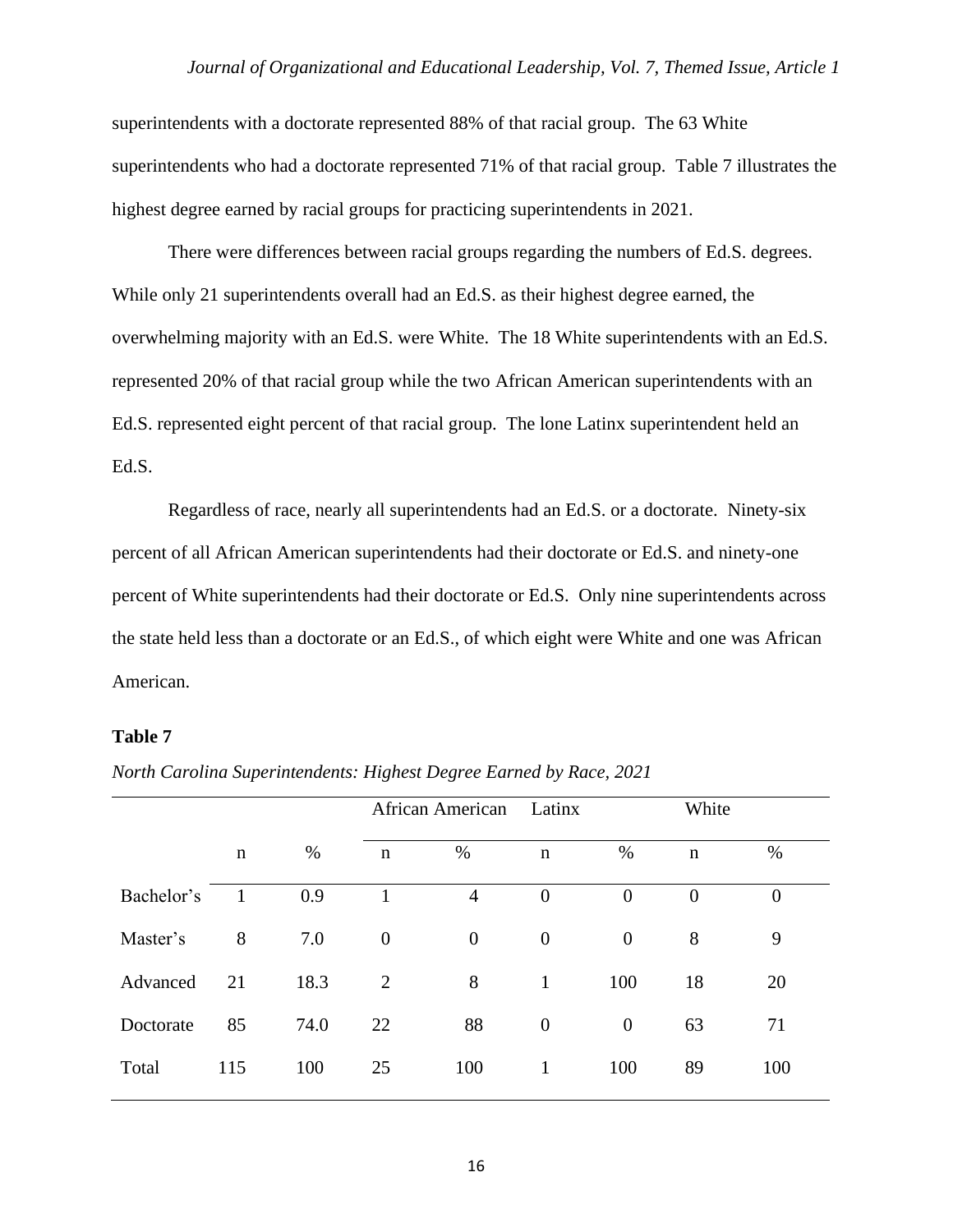## *Superintendent Age*

Data about the ages of superintendents were obtained from the survey of human resources directors. As illustrated in Table 8, sixty responses suggested that slightly over half of North Carolina's superintendents are in their 50's. The next largest group was between the ages of 45-49. There are two groups of outliers. Eight respondents indicated that their superintendent was between the ages of 40-44. Seven respondents indicated that their superintendent was older than 61 years of age.

### **Table 8.**

| Age in years | $\mathbf n$    | $\%$ |
|--------------|----------------|------|
| 40-44        | 8              | 13.3 |
| 45-49        | 14             | 23.3 |
| 50-54        | 18             | 30.0 |
| 55-60        | 13             | 22.0 |
| $61+$        | $\overline{7}$ | 11.7 |

*Ages of North Carolina Superintendents, spring 2021*

#### *Marital and Parenting Status*

Data about the marital and parenting status of superintendents were also obtained through the survey of human resources directors. Results suggested that superintendents in 2021 were commonly married with children. Of the 60 responses, 55 (91.7%) reported that their superintendents were "married or in a domestic partnership." Five respondents (9%) reported that their superintendents were divorced.

Responses to questions about parenting status indicated the overwhelming majority of superintendents are parents of school-aged children. Only eight respondents indicated their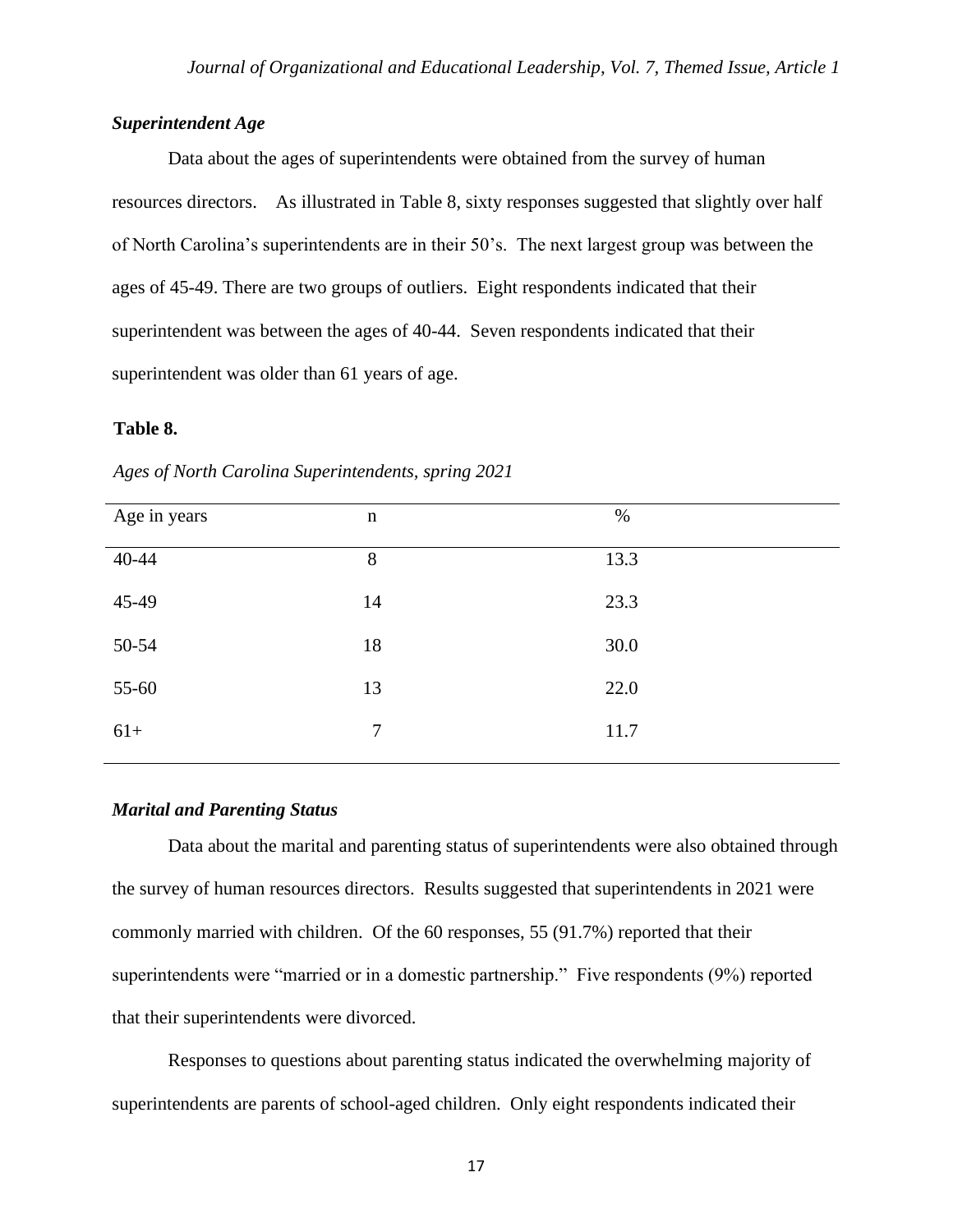superintendents did not have children. Twenty-nine of 62 respondents (47%) indicated their superintendent had one or two children. Twenty-three respondents (37%) indicated their superintendents had three or four children. One respondent (1.6%) indicated their superintendent had more than five children.

 There was an almost even split between the number of respondents indicating their superintendents had school-aged children and those indicating their superintendents did not have school-aged children. Twenty-eight (53%) respondents indicated their superintendents had children between the ages of 5 and 18. Twenty-five respondents (47%) indicated that their superintendents had children that were not between the ages of 5 and 18.

#### *Superintendent Selection*

 Data about whether superintendents were hired from within the district or from outside of the district were obtained through the survey of human resources directors. Survey results revealed that North Carolina boards of education were more likely to hire someone not currently working in the district when they selected a new superintendent than to promote someone from within the district. When asked if their current superintendent was promoted to the role from within the district, only 23 of 61 respondents (37%) indicated that their current superintendent was promoted to the role from within the district. Thirty-eight respondents (63%) indicated that their current superintendent was not promoted to the role from within the district.

 In addition to being more likely to hire someone from outside of the district to serve as superintendent, boards of education were also more likely to hire someone from outside of North Carolina than a current North Carolinian. When asked if their current superintendent was selected from another North Carolina school district, 27 respondents (44%) responded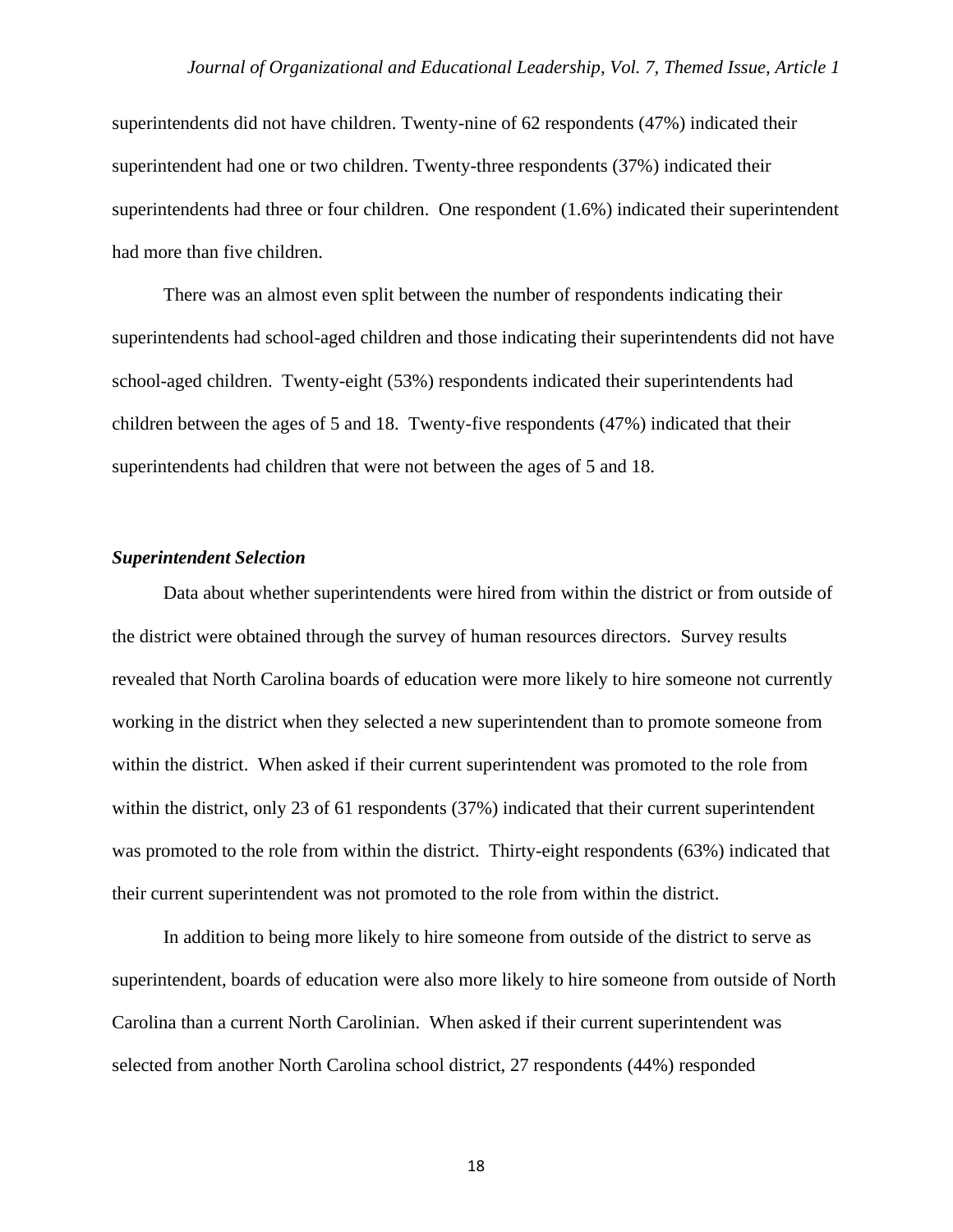affirmatively, while 34 (56%) indicated their superintendent was hired from outside of North Carolina.

#### *Region and Race*

 North Carolina's 115 school districts are divided into eight geographic regions by the State Board of Education for accounting and data-tracking purposes. Table 9 illustrates the racial breakdown of superintendents by regions in 2000, 2010, and 2021. Over the past two decades, African American superintendents have predominately served in the North Central and the Northeast Region of the state. In 2000, six of North Carolina's nine African American superintendents were in the North Central and Northeast regions (three per region). By 2010, six of North Carolina's ten African American superintendents were still in the North Central and Northeast regions (three per region). In 2021, nine of the 16 superintendents in the North Central region were African American (56%), and five of the 15 superintendents in the Northeast region were African American (33%). Collectively, this means that 56% of African American superintendents in North Carolina in 2021 could be found in these two regions. Of the remaining 11 African American superintendents, three were in the Sandhills region (25% of that region), three were in the Southeast region (25% of that region), and three were in the Southwest region (25% of that region). Only one African American superintendent was in the Northwest region, and one was in the Piedmont Triad. The Western region did not have an African American superintendent in 2021 and did not have an African American superintendent in 2000 or 2010. By contrast, White superintendents were located throughout the state, with the lowest number found in the North Central (6 of 16 superintendents were White) and the highest number in the Piedmont Triad (15 of 16 superintendents). The only Latinx superintendent was geographically located in the North Central region.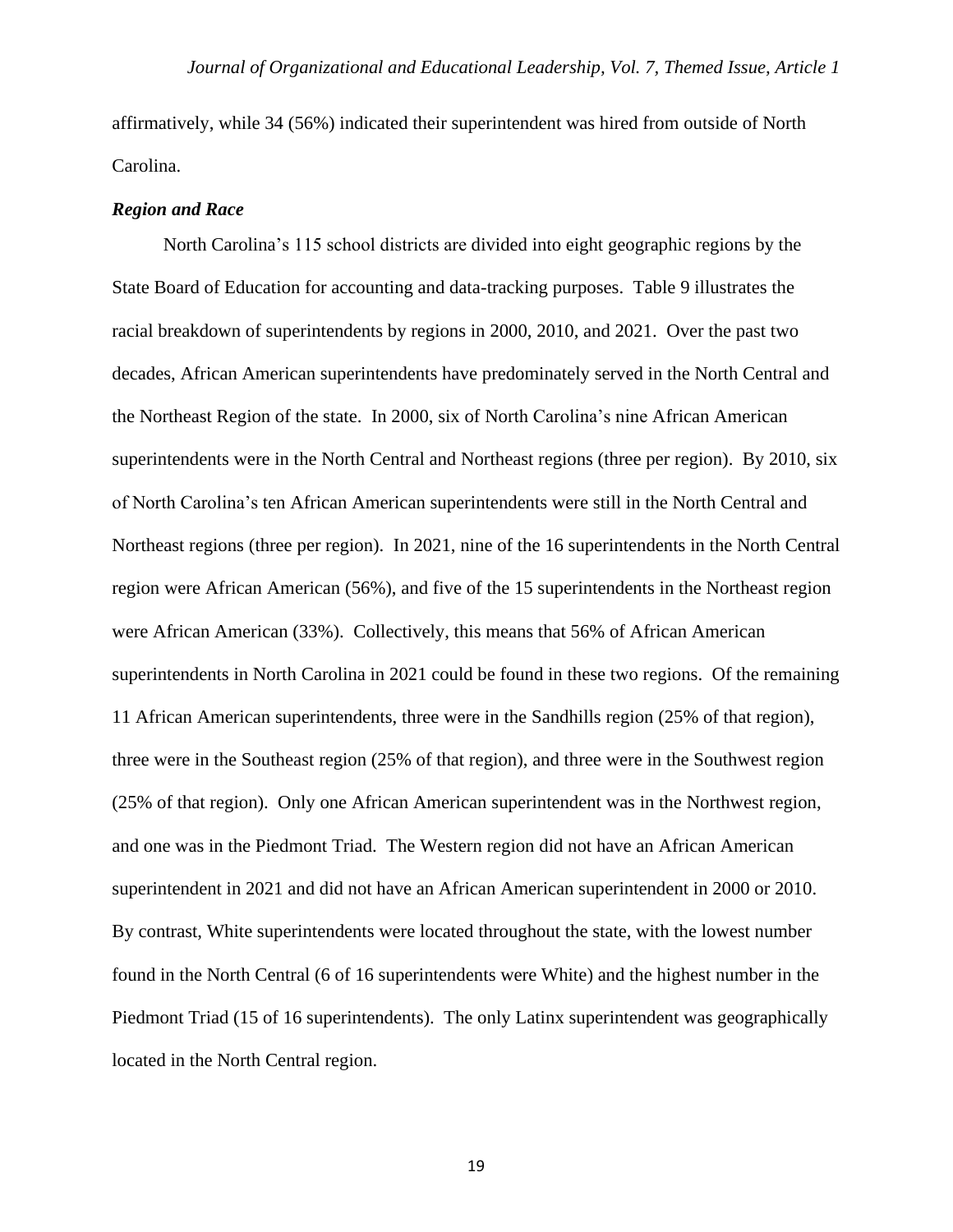# **Table 9**

|           |     | 2000                |       | 2010                |       | 2020                |       |
|-----------|-----|---------------------|-------|---------------------|-------|---------------------|-------|
|           | All | African<br>American | White | African<br>American | White | African<br>American | White |
|           |     | $\mathbf n$         | $\%$  | $\mathbf n$         | $\%$  | $\mathbf n$         | $\%$  |
| North     | 16  | 3                   | 13    | $\overline{2}$      | 13    | 9                   | 6     |
| Central   |     |                     |       |                     |       |                     |       |
| Northeast | 19  | 3                   | 16    | $\overline{4}$      | 15    | 5                   | 14    |
| Northwest | 14  | $\mathbf{1}$        | 12    | $\boldsymbol{0}$    | 14    | $\mathbf{1}$        | 13    |
| Piedmont  | 16  | $\boldsymbol{0}$    | 16    | $\overline{2}$      | 14    | $\mathbf{1}$        | 15    |
| Triad     |     |                     |       |                     |       |                     |       |
| Sandhills | 12  | $\boldsymbol{0}$    | 10    | $\mathbf{1}$        | 10    | 3                   | 9     |
| Southeast | 12  | $\mathbf{1}$        | 11    | $\mathbf{1}$        | 11    | 3                   | 9     |
| Southwest | 12  | $\mathbf{1}$        | 11    | $\boldsymbol{0}$    | 12    | 3                   | 9     |
| Western   | 14  | $\boldsymbol{0}$    | 14    | $\boldsymbol{0}$    | 14    | $\boldsymbol{0}$    | 14    |

*North Carolina Superintendents by Region and Race, 2000 - 2021*

Note: One record was missing for the Sandhills region in 2000. One record was missing for the North Central region in 2010.

 Racial groups other than White or African American are noticeably absent. In 2000, one American Indian superintendent was in the Northwest Region and one American Indian superintendent was in the Sandhills Region. In 2010, one American Indian superintendent was in the Sandhills Region. In 2021, one Latinx superintendent was in the North Central Region. *Region and Gender*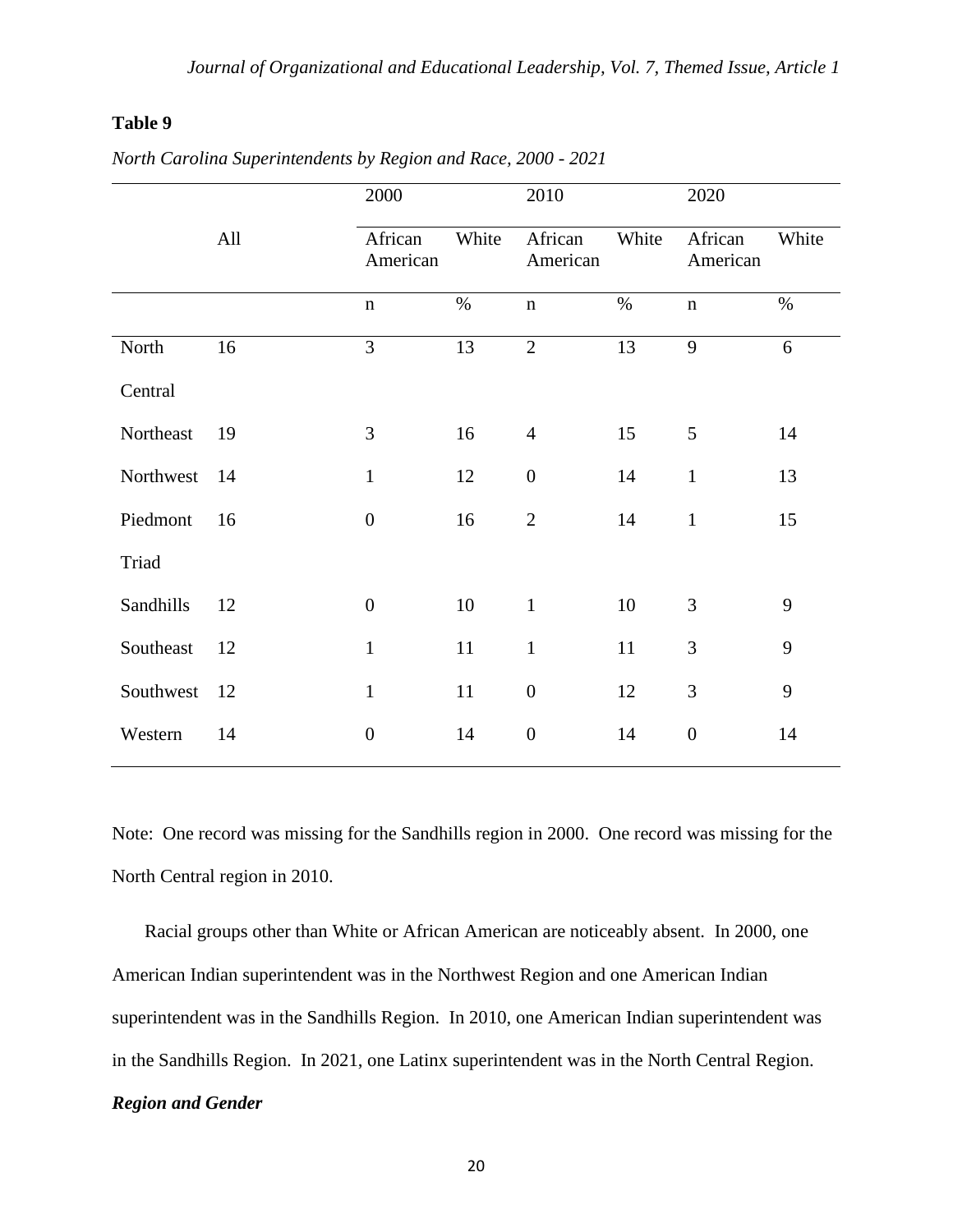Like African American superintendents, female superintendents were found

disproportionately in certain regions of the state. In 2021, female superintendents made up 7 of 16 (44%) superintendents in the North Central region and 5 of 19 (26%) superintendents in the Northeast region. But the largest representation of female superintendents was in the Piedmont Triad region, where 8 of 16 (50%) superintendents were female. In fact, these three regions accounted for 63% of all female superintendents in the state.

 Also, like African Americans, female superintendents were more likely to serve a school district located within a low-wealth county. In 2021, 22 of 30 total females (73%) served in a district that was in a low-wealth county.

## **Table 10**

|                   |               | 2000             |      | 2010           |      | 2020           |      |
|-------------------|---------------|------------------|------|----------------|------|----------------|------|
| Region            | Total         | Female           | Male | Female         | Male | Female         | Male |
| North<br>Central  | 16            | 3                | 13   | $\overline{0}$ | 15   | $\overline{7}$ | 9    |
| Northeast         | 19            | 3                | 16   | 5              | 14   | $\overline{4}$ | 15   |
| Northwest 14      |               | $\mathbf{1}$     | 13   | $\mathbf{1}$   | 13   | 3              | 11   |
| Piedmont<br>Triad | 16            | 3                | 13   | $\mathbf{1}$   | 15   | 8              | 8    |
| Sandhills         | 12            | $\mathbf{1}$     | 10   | 3              | 9    | 3              | 9    |
| Southeast         | 12            | $\overline{2}$   | 10   | 3              | 9    | $\overline{2}$ | 10   |
| Southwest         | <sup>12</sup> | $\boldsymbol{0}$ | 12   | $\overline{2}$ | 10   | $\overline{0}$ | 12   |
| Western           | 14            | $\overline{2}$   | 12   | $\overline{2}$ | 12   | 3              | 11   |
| Total             | 115           | 15               | 99   | 17             | 97   | 30             | 85   |

*North Carolina Superintendents: Gender and Regions, 2000 - 2021*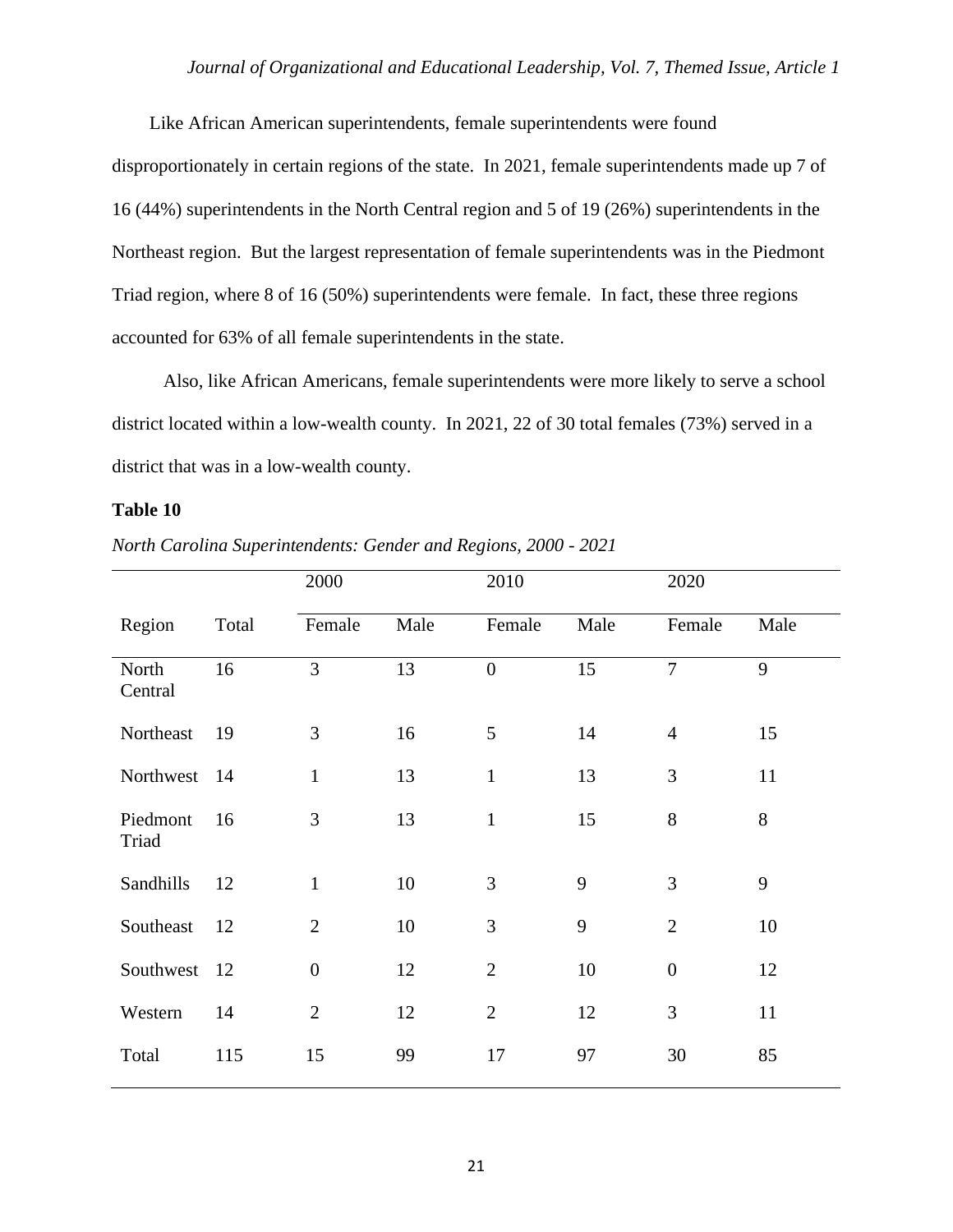Note: There are 12 districts in the Sandhills Region. One record was missing from Sampson County in the Sandhills region in 2000, making the total number of records for analysis from that region 11 instead of 12 in 2000. There are 16 districts in the North Central Region. One record was mission from Pearson County in the North Central Region for 2010, making the total number of records for analysis 15 instead of 16 for 2010.

#### *Region and Poverty*

 North Carolina also designates certain counties as "low-wealth" counties. In 2021, 68 of the state's 100 counties (68.00%) received this designation. These are counties where the ability to raise local property tax revenue is below the state average. As a result, the state provides an additional funding allotment to school districts in these counties. In 2021, 18 of 25 total (72%) African American superintendents in North Carolina served a district located within a lowwealth county.

#### **Conclusions**

North Carolina is a rapidly growing and changing state. As a result, the student population of North Carolina's traditional public schools increased by approximately 201,000 students between 2000 and 2015. Overall growth slowed, however, between 2015 and 2020, with public-school enrollment decreasing by about 26,000 students during this five-year period. In summary, North Carolina's student population grew by about a quarter over the past two decades (North Carolina Department of Public Instruction, 2020).

The growth in North Carolina's population has been accompanied by increased racial diversity. According to data from the United States Census Bureau (2021), North Carolina remained a majority White state in 2020, but less so. White citizens comprised 60.5% of the State's population, Black or African American citizens comprised 20.2%, Hispanic or Latinx citizens comprised 10.7%, and Asian citizens comprised 3.9%. The most rapid growth among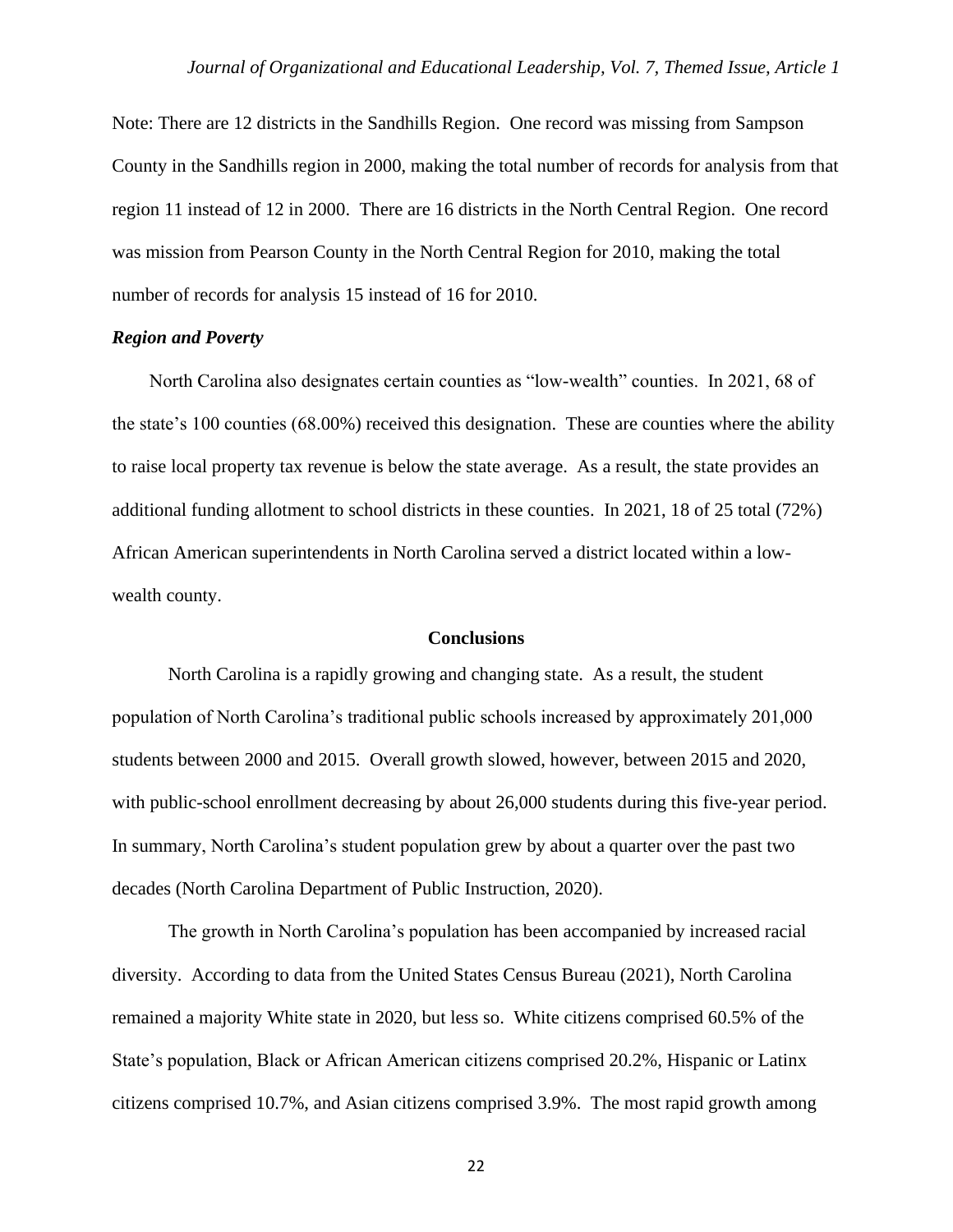racial groups during this period occurred among Latinx residents who grew by 1.1 million, an increase of 40% from a decade earlier. Conversely, the population of White citizens decreased by about 10 percent from 2000 and the percentage of Black citizens declined by 1.2% from the same year as contrasted with Latinx, Multi-race, and Asian populations who increased during the past two decades (Stradling and Raynor, 2021).

As the student population has grown, so have challenges facing schools. The number of children with higher needs, who require additional supports to meet high academic standards, has increased dramatically in the past two decades. Similarly, economically-disadvantaged students (those eligible for free or reduced-price lunch programs) in public schools grew from 470,316 in 2000–01 to 885,934 in 2015–16, an 88.00% increase over 15 years. Measured broadly, the percentage of school children in poverty increased from 39% in 2000–2001 to 57% in 2015–16. Furthermore, the number of students labeled English Learners more than doubled, increasing from 44,165 (3% of all students) in 2000 to 102,090 (7% of all students) in 2015 (WestEd, 2019).

 These demographic changes suggest that superintendents need to become more responsive than ever to diverse and changing communities. Yet, even as the population has become more diverse, disparities exist between the demographics of superintendents and the communities they serve. Most superintendents in 2021 were male and White. Although females comprise about 82% of the state's teaching force, only 26% of public- school districts were led by females in 2021. Also, while many districts have large percentages of children of color, only 22% percent of school districts were led by an African American or Latinx superintendent. Additionally, this study reveals a noticeable absence of Latinx superintendents, even as Latinx is the fastest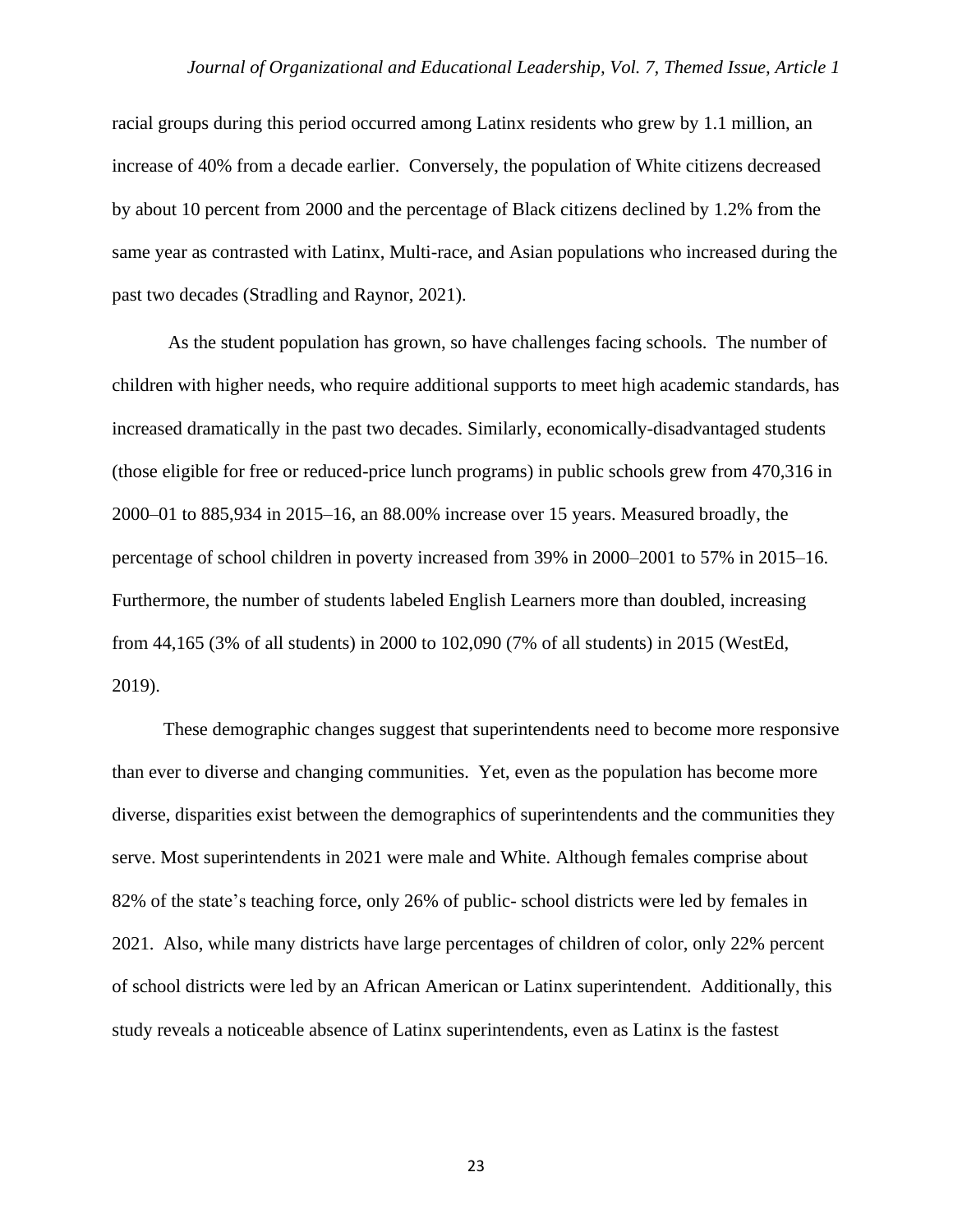demographic segment of the population. This same absence was revealed for Asian and American Indian superintendents.

 Although disparities exist, progress has been made over the past two decades. Gender and racial diversity among superintendents slowly but steadily improve. The percentage of African American superintendents increased from 8% to 22%, and the percentage of female superintendents doubled from 15% to 30%. Anecdotal evidence from NCPEL members suggests that increasing numbers of females and individuals of color are participating in graduate programs to move into school and district leadership positions. In fact, it is typical in many aspiring school leader programs for females to outnumber males even as the number of African American participants increases.

 This study also revealed most superintendents conform to a traditional career trajectory, having previous experience as a classroom teacher and school/district leader. However, it was noteworthy most North Carolina superintendents were hired from outside of their previously employing district or state. We are concerned, as Collins (2001), studying the corporate sector, found that companies who outperformed the competition were more likely to have hired their top leaders from within the organization. Moreover, when examining the relationship between superintendent longevity and student achievement, Hart, et al. (2019) found a positive relationship, as measured by North Carolina student standardized tests, between superintendents hired from within the state and student achievement in their district.

 Finally, this study highlighted striking turnover among superintendents, with most having relatively little experience in the role. While nearly all North Carolina superintendents had significant overall experience in education, experience in the role of superintendent itself is declining. The largest groups of superintendents have only a few years of experience, and fewer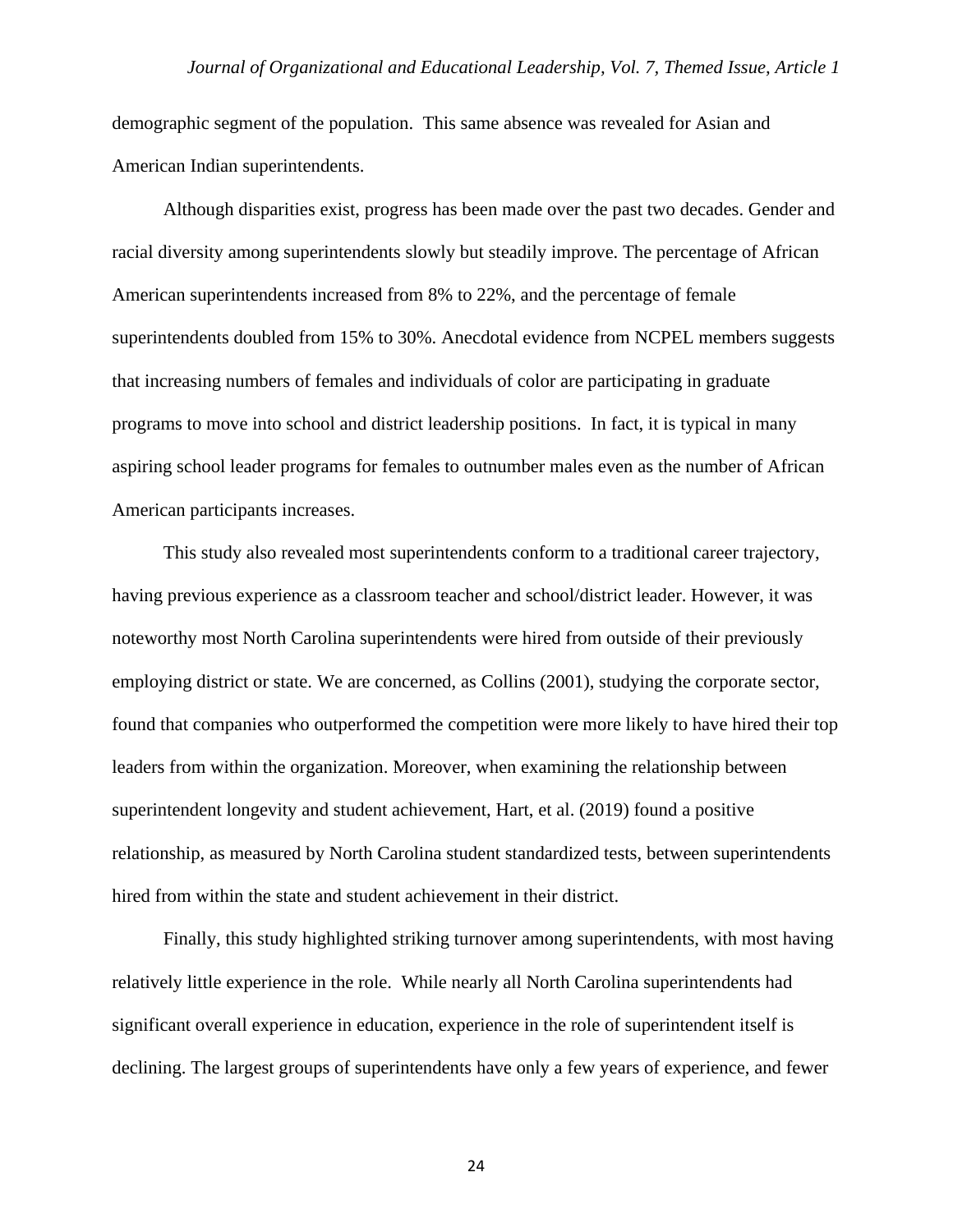appear to be remaining in the position once they reach retirement eligibility than in the past. We are also troubled that one in five public-school boards of education were compelled to hire an interim superintendent in the 2020-2021 academic year.

 High turnover, relative inexperience, and interim appointments are frankly a red flag, as multiple studies have suggested turnover among superintendents may contribute to academic instability, organizational dysfunction, and constantly shifting priorities and improvement efforts (Marzano and Waters, 2009; Yee & Cuban, 1996; Grady & Bryant, 1989). Kamrath (2015) found that school personnel want superintendents to remain longer, believing that doing so is helpful to schools' success.

#### **Recommendations**

 Clearly our report merits additional study and action. Research into factors that impact individuals of color choosing to pursue careers in education broadly, and school leadership particularly, is warranted. Research is needed regarding the intersectionality of the superintendent's race and gender on student outcomes and school district accomplishments. We would also like to see studies focused on superintendents and what many may consider their primary source of support—their families. Anecdotally, we know of numerous women of tremendous talent who have postponed or altogether abandoned plans for having children of their own. Research into factors impacting the decisions of boards of education when hiring a new superintendent may aid in understanding the impact of gender, race, and family status on hiring decisions. Finally, understanding factors that contribute to practicing superintendents' decisions to remain in or leave the role may help to stem the high turnover currently affecting the position.

We also suggest several actions in which the education practitioner and policy community may engage. As most superintendents come "from within the ranks," we should improve support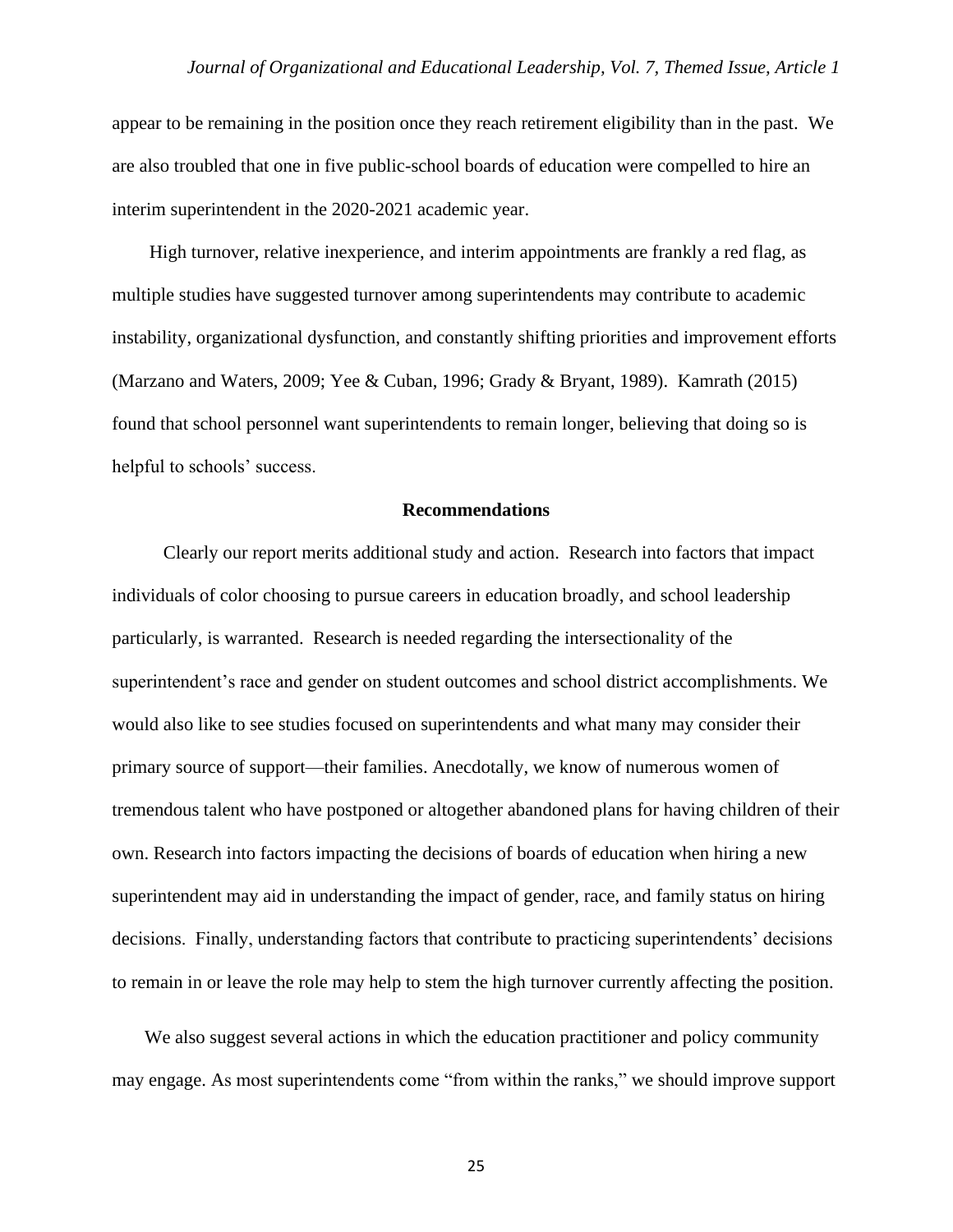for school-based and university-based programs that encourage the professional advancement of female teachers and administrators, as well as the advancement of teachers and administrators of color. Programs such as the "Latinx Initiative" at the University of North Carolina Charlotte, which has successfully recruited about 20 Latinx teachers and principals to pursue master's degrees and doctorates in Educational Leadership over the past few years, for example, should be replicated. Amid the social and economic problems that challenge the citizens of this and every state in the union, educating and hiring the leaders our children deserve may be the most costeffective, scalable solution in the history of public education.

### **References**

Collins, J. (2001). *Good to great.* Random House Business Books.

- Grady, M. L., & Bryant, M. T. (1989). Critical incidents between superintendents and school boards: Implications for practice. *Planning for Change*, *20*, 206–214.
- Hart, W., Hoyle, S., & Possinger, M. (2019). The relationship between superintendent tenure and student achievement in North Carolina. *AASA Journal of Scholarship and Practice*, *15*(4), 4-13.
- Kamrath, B. (2015). Power disconnections: A multiple case study of staff members and superintendents in small rural school districts with high superintendent turnover. *Journal of Ethnographic & Qualitative Research*, *10*, 104-119. *Journal of School Leadership*, *13*, 288-303.
- Marzano, R. J., & Waters, T. (2009). *District leadership that works: Striking the right balance*. Bloomington, IN: Solution Tree Press. Rowman & Littlefield.
- North Carolina Department of Public Instruction (2020). Highlights of the North Carolina Public School Budget.

https://files.nc.gov/dpi/documents/fbs/resources/data/highlights/2020highlights.pdf